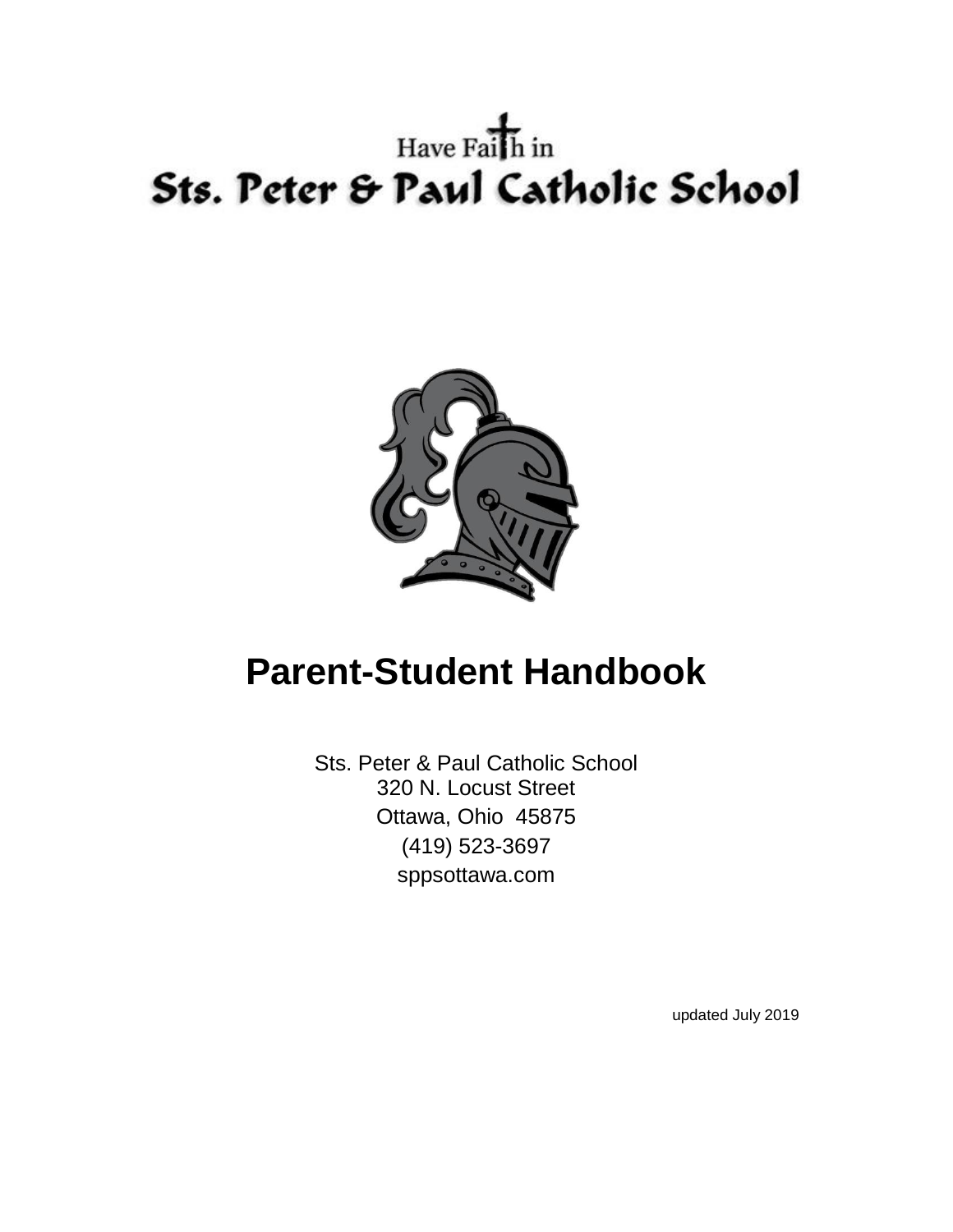#### **Table of Contents**

|                                                                       | Page 3 |
|-----------------------------------------------------------------------|--------|
|                                                                       | Page 4 |
|                                                                       |        |
|                                                                       |        |
|                                                                       |        |
|                                                                       |        |
|                                                                       |        |
|                                                                       |        |
|                                                                       |        |
|                                                                       |        |
|                                                                       |        |
|                                                                       |        |
|                                                                       |        |
|                                                                       |        |
|                                                                       |        |
|                                                                       |        |
|                                                                       |        |
|                                                                       |        |
| Catechesis Regarding Human Dignity and Gender-Related Matters Page 20 |        |
|                                                                       |        |
|                                                                       |        |

#### **Non-Discriminatory Policy**

Sts. Peter and Paul School adheres to the tenets of Title IX: "No person in the United States shall, on the basis of sex, be excluded from participating in, be denied the benefits of, or be subjected to discrimination under any education program or activity receiving federal financial assistance.

#### **FOREWORD**

This Parent-Student handbook has been compiled to acquaint you with the mission, philosophy, policies, and procedures of Saints Peter and Paul School. Jesus entrusted to His Church the educational ministry of His children. Your child's education begins and rests primarily with you, the parents/guardians. We continue the education you begin at home and will assist you with this great responsibility. SPPS supports the family in the task of nurturing Christian growth by challenging its children to live the Gospel values. The school provides quality academic programs where each child can develop his/her unique personality. Mutual cooperation and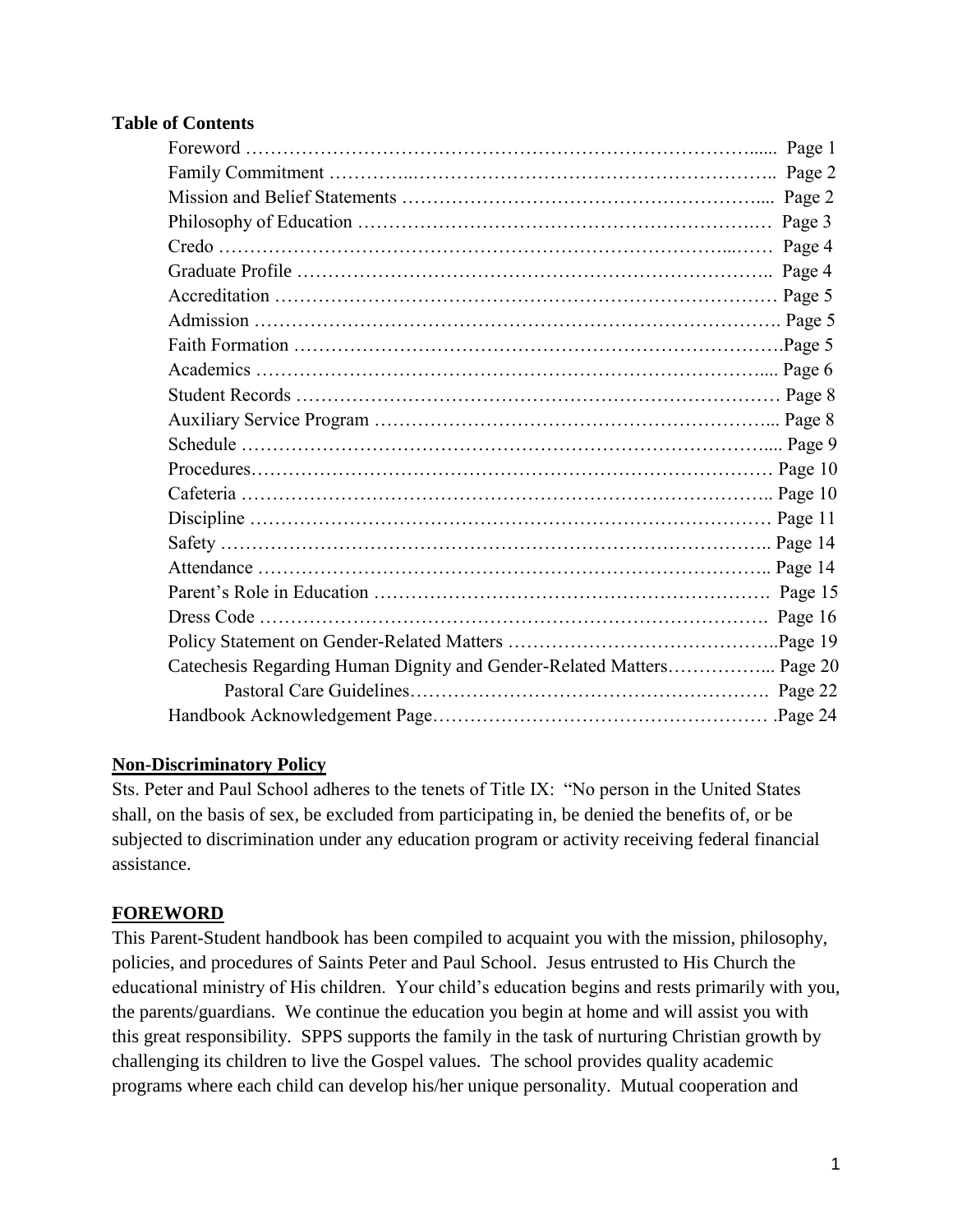communication between home and school are important in creating a positive, productive school year.

The SPPS Parent-Student Handbook states the general academic and disciplinary policies and procedures. Because they are general, the use of discretion is often necessary. The ultimate interpretation and decision-making must rest with the principal and/or pastor as the educational leader(s). The principal and/or pastor retains the right to amend the handbook for just cause and parents will be given prompt notification if changes are made.

# **FAMILY COMMITMENT**

Sts. Peter and Paul School expects Catholic parents and their child(ren) to attend Mass on Sundays and Holy Days of Obligation. Parents will promote frequent reception of the sacraments and realize their responsibility to be good Christian role models for their child(ren).

# **MISSION STATEMENT**

The mission of Sts. Peter and Paul Catholic Elementary School is to provide a quality education where academic excellence, faith, love and service are instilled. The mission is to inspire each person to learn to be the good in the world by using the grace received from the sacraments to know Jesus, love Him, and serve Him.

# **BELIEF STATEMENTS**

#### **Purpose of a Catholic Education**:

We believe the purpose is to offer a Catholic faith-based education which teaches the Gospel values across the curriculum and fosters continual academic and spiritual growth.

# **Student Learning and Achievemen**t:

We believe in academic excellence and developing students to their fullest potential.

# **Instruction**:

We believe that all students are capable of learning. By honoring their style of learning in a safe classroom environment they become successful.

# **Role of Curriculum**:

We believe that the curriculum assists in preparing students to succeed in the world and be contributing members of society.

#### **Assessmen**t:

We believe that we must hold our students and ourselves to the highest standards.

#### **Leadership for Continuous Improvement**:

We believe that the administration/teachers are leaders for continuous improvement, and they should collaborate with parents who are their child's first teachers.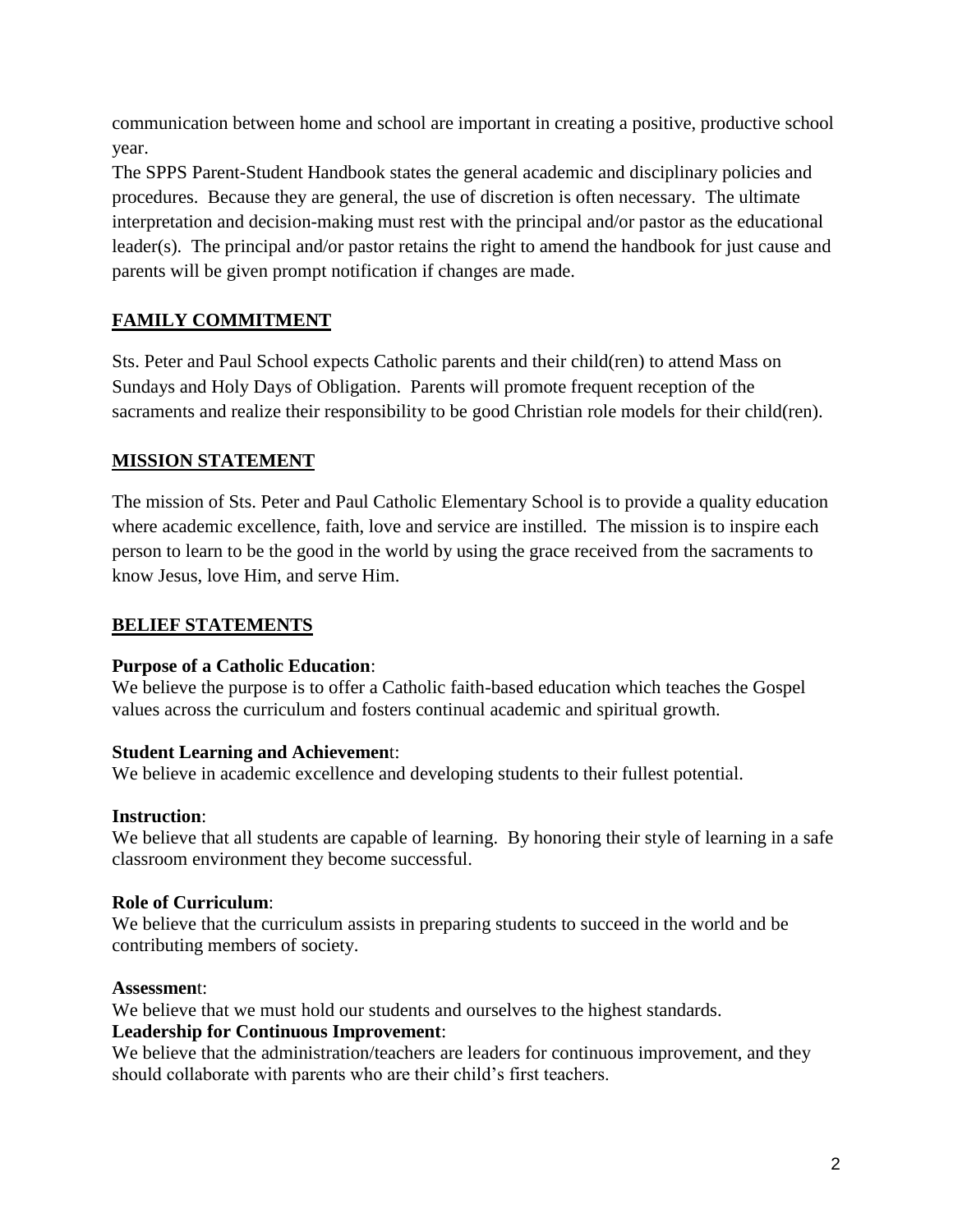#### **Community-Building in the School**:

We believe our teachers build community within our classrooms, and the entire school, where everyone is recognized as important.

#### **Christian Service**:

We believe it is important for students to perform daily service, modeling Christ while serving others.

#### **Formation**:

We believe faith formation is the core reason for Catholic education. Using the grace received through the sacraments, we will be the good in the world.

#### **PHILOSOPHY OF EDUCATION**

Sts. Peter and Paul School's philosophy of education reflects that of the Diocese of Toledo and the educational standards for the state of Ohio. The philosophies, goals, and policies contained in this handbook shall be reviewed every three years.

True education aims at the formation of the human person with respect to the ultimate goal, the attainment of heaven. This goal is reached through the efforts of the individual, parents, school and community. The Christian philosophy of SPPS emphasizes the strong conviction that Catholic schools make a vital contribution to the teaching mission entrusted by Jesus to the people.

- As religious educators we recognize our responsibility and privilege to assist parents in educating their children to grow in understanding, love, and reverence for God, themselves and others.
- Gospel values based on charity, respect, trust, personal responsibility, and social concern are integrated into the instructional programs and school atmosphere.
- We are committed to academic excellence appropriate to the individual needs, skills, and abilities of each student. Guided by Christian wisdom, our educational efforts prepare students to become contributing, mature members of the Church and responsible citizens in society.
- In a faith filled community, students, faculty, and staff experience frequent prayer and worship as all members are guided toward pursuit of the ultimate goal of eternal happiness with God.

#### **Diocese of Toledo Catholic School CREDO**

- As Catholic School educators, we believe our Catholic school is not only a school, but a community of faith;
- we believe those entrusted to us are not only students, but children of God;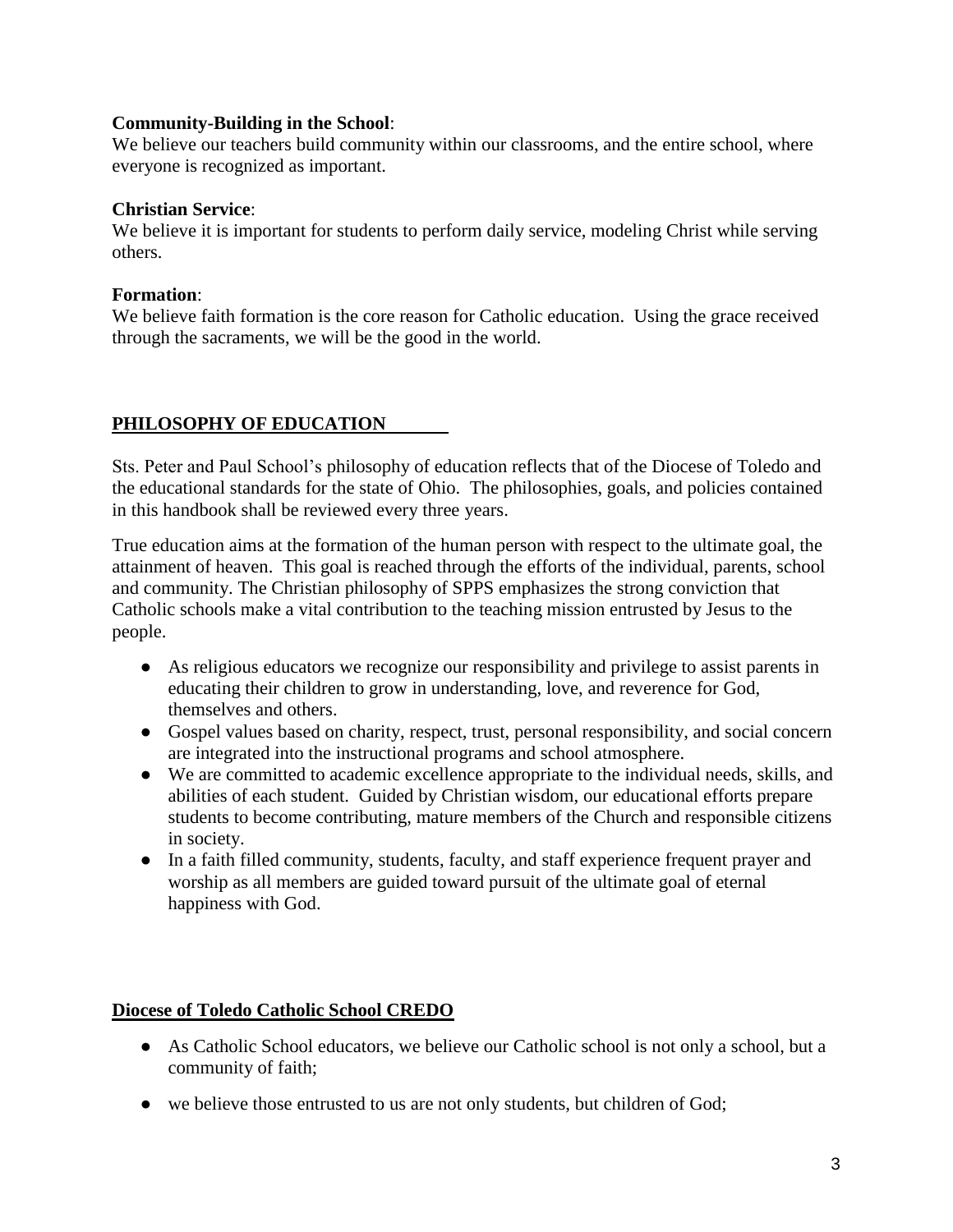- we believe we are not only educators, but ministers of the Gospel;
- we believe the values we teach are not only character development, but a call to holiness;
- we believe our courses of study are not only academic pursuits, but a search for truth;
- we believe the purpose of education is not only for personal gain and the development of society, but for the transformation of the world.

# **GRADUATE PROFILE**

The following seven standards represent particular qualities desired of our Catholic school graduates, as outlined by the Diocese of Toledo:

- a devout disciple of Christ formed in the Catholic faith community, who possesses a solid grasp of Catholic faith and morals; who lives a devout spiritual life; who gives witness to Christ by word and deed; and who strives to build up Catholic culture whenever possible.
- a critical thinker who possesses a Catholic worldview and applies this to the study of any subject; who makes responsible decisions using an informed Catholic moral conscience for the common good; and who is capable of discerning and promoting that which is good in modern media and popular culture, while creatively countering that which is not.
- an effective communicator who speaks and writes with clarity and listens with compassion, responding critically in light of Gospel values.
- a self-directed, lifelong learner who possesses a love of learning and desire for truth; and who develops and utilizes one's God-given potential.
- a collaborative contributor who finds meaning, dignity, and vocation in work; and who respects the human rights of all as defined by God's Commandments and Church teaching, while contributing to the common good.
- a loving family member who attends to family, parish, school and the wider community.
- an informed, discerning and engaged participant in American civic life and culture; who possesses a basic familiarity with the foundational documents of our constitutional republic; as well as understands the importance of these texts to human rights; and who gives witness to Catholic social teachings by promoting human dignity whenever possible, both in America and around the world.

# **ACCREDITATION**

Sts. Peter and Paul School is fully accredited by the Commission of the Ohio Catholic Schools Accrediting Association and will be reevaluated every six years. The purpose of the accreditation process is to involve Catholic schools in an ongoing comprehensive process of evaluation, accountability and enrichment. O.C.S.A.A. seeks to obtain and maintain an accreditation status for all Catholic schools within the state of Ohio. Catholic schools are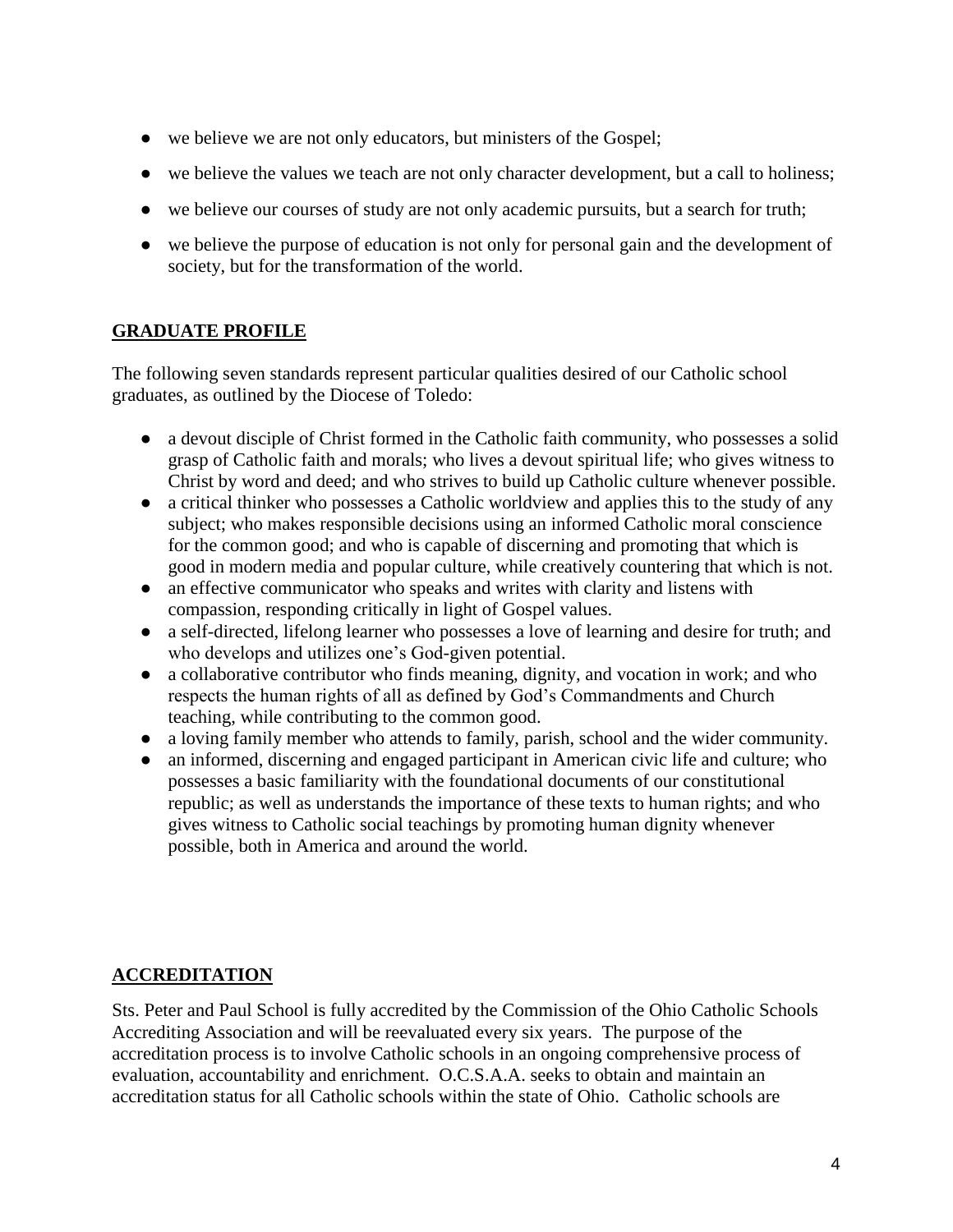required to maintain specified standards and to develop, implement, and monitor a school improvement plan based upon goals identified by the state. Full Accreditation is public validation of Sts. Peter and Paul School's excellence in education.

# **ADMISSION**

Parents/guardians of students in kindergarten through eighth grade wishing to inquire about SPPS are encouraged to visit our website (sppsottawa.com), Facebook (facebook.com/sppsottawa) and/or stop by the school office for more information. For entry into kindergarten it is recommended that a student be five years of age by August 30 of the respective school year and take part in kindergarten screening prior to full admission.

SPPS admits students of any race, color, nationality or ethnic origin. Children of the parish will not be denied a Catholic education because of financial reasons. However, financial concerns need to be discussed with the pastor/principal at least once a year. Tuition helps the parish with the cost of salaries and facility operation. Payments for tuition can be made on a yearly, quarterly, or monthly basis. For convenience, an automatic withdrawal may be arranged for the payment of tuition.

# **FAITH FORMATION**

Catechetics is the center of Sts. Peter and Paul School. A conscious effort is made to create a Christ-centered atmosphere by stressing Christian values and morality in the classroom and throughout the school. Faith is integrated into the entire school curriculum.

MASS, the central act of Catholic worship, is celebrated by the entire school community twice a week, including holy days of obligation. These Masses are seen as opportunities for students to participate in Liturgical celebrations they plan.

CLASSROOM PRAYER, including the Rosary, allows students to have daily conversations with God - praising, thanking, and petitioning.

SACRAMENTAL PREPARATION is key throughout all grades at SPPS. The Sacraments of Reconciliation and Holy Communion are the main focus in grade two while junior high centers the faith formation on the Sacrament of Confirmation.

FAITH EXPERIENCES also include Benediction on the first Friday of each month,

Reconciliation during Advent and Lent, Stations of the Cross weekly during Lent, and a special devotion to Mary in May. Students will have opportunities to take pilgrimages to Ohio shrines and historic churches. Students are encouraged to serve the church as altar servers and choir members.

Since the parents are the primary educators of their children, it should be stated that neither the faculty or staff of Sts. Peter and Paul School will assume the full responsibility for providing the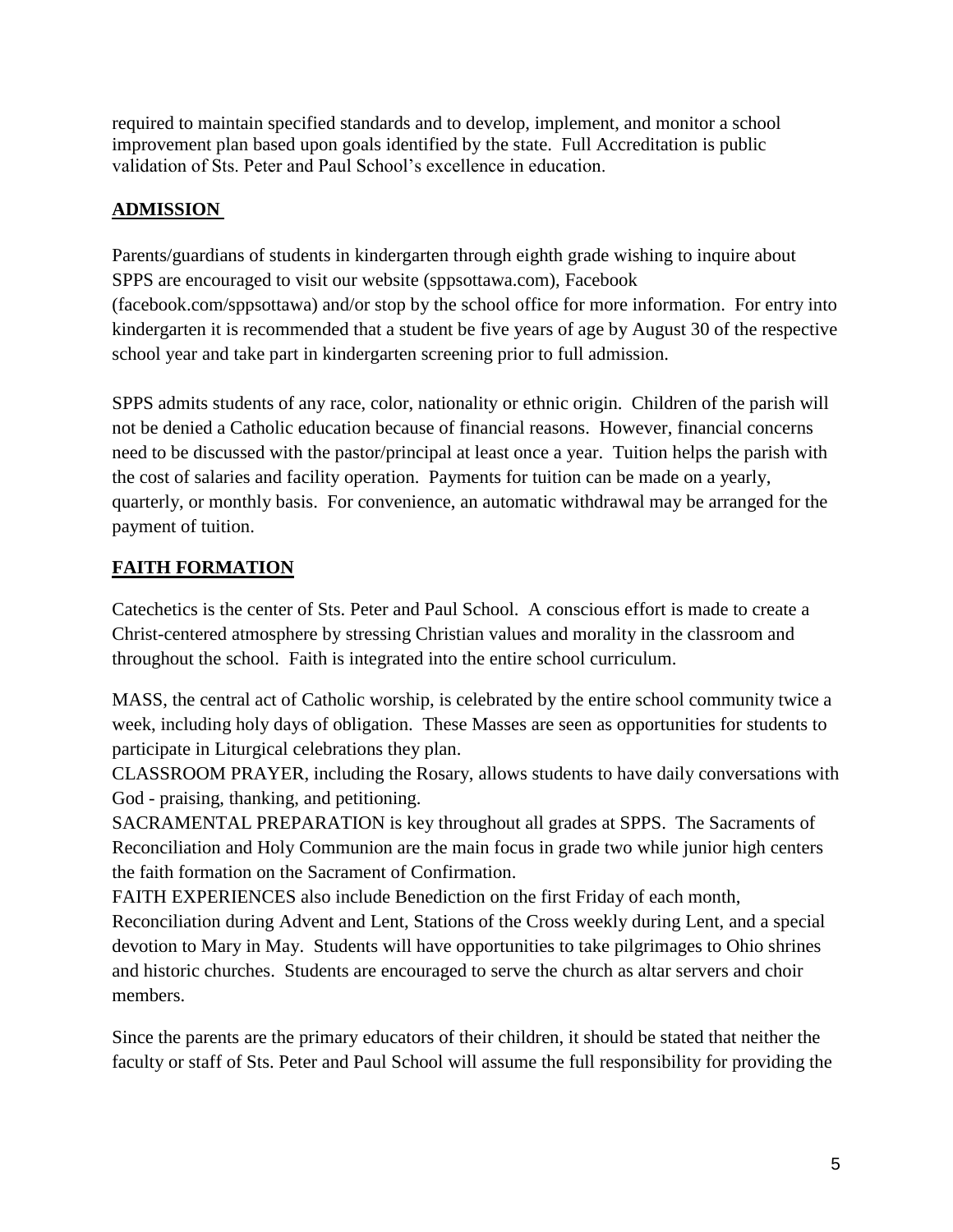child with all the discipline which is necessary to foster the spiritual and moral growth of the child. This is a shared responsibility with parents.

# **ACADEMICS**

Sts. Peter and Paul School's philosophy concerning academic achievement is based on the premise that children have diverse capabilities and individual patterns of growth and learning. Resources for special services are available. SPPS uses instructional standards based upon the State of Ohio Standards and recommended by the Toledo Diocese. Students are held to high standards, infused with the Catholic faith.

Sts. Peter and Paul School's educational objectives are:

- to instill a knowledge and love for Christ so that the student will fulfill the duties he/she owes to God, neighbor, and self.
- to help the student to develop a sound value system.
- to provide each student with educational opportunities which will actualize the child's mental endowments.
- to accept the student at his/her level, recognizing intellectual ability, aptitudes and interests, and guiding him/her to the programs which will help the child to fill the place in life destined for him/her.
- to provide an atmosphere of educational growth by the openness and cooperation between students and teacher, by means of a stimulating teaching situation and a positive learning environment in the classroom.
- to establish habits which will help the students acquire and maintain sound moral, mental, and physical health.

Sts. Peter and Paul School's instructional programs reflect our philosophy.

- We endeavor to lead students to a total commitment of themselves to the Person of Jesus.
- We strive to promote learning experiences to meet the needs of the individual students.
- We maintain academic excellence through the continual striving to provide up-to-date curriculum and relevant textbooks.
- We seek to provide a multi-learning experience through individual and group instruction.
- We have available the services of a psychologist, speech, hearing and language therapist, and reading and intervention specialists.

TESTING - The ACRE test, which measures knowledge in Religion is given to grades 5 and 8 in the fall. The Northwest Evaluation Association's Measure of Academic Progress (MAP) Test is given to grades 1-8 in the fall and grades K-8 in the spring as required by the Diocese.

# JUNIOR HIGH SCHOLASTIC HONOR AWARDS:

Honor Roll is a special recognition many students in grades seven and eight receive for achieving exceptional grades during a nine week period. At Sts. Peter & Paul School we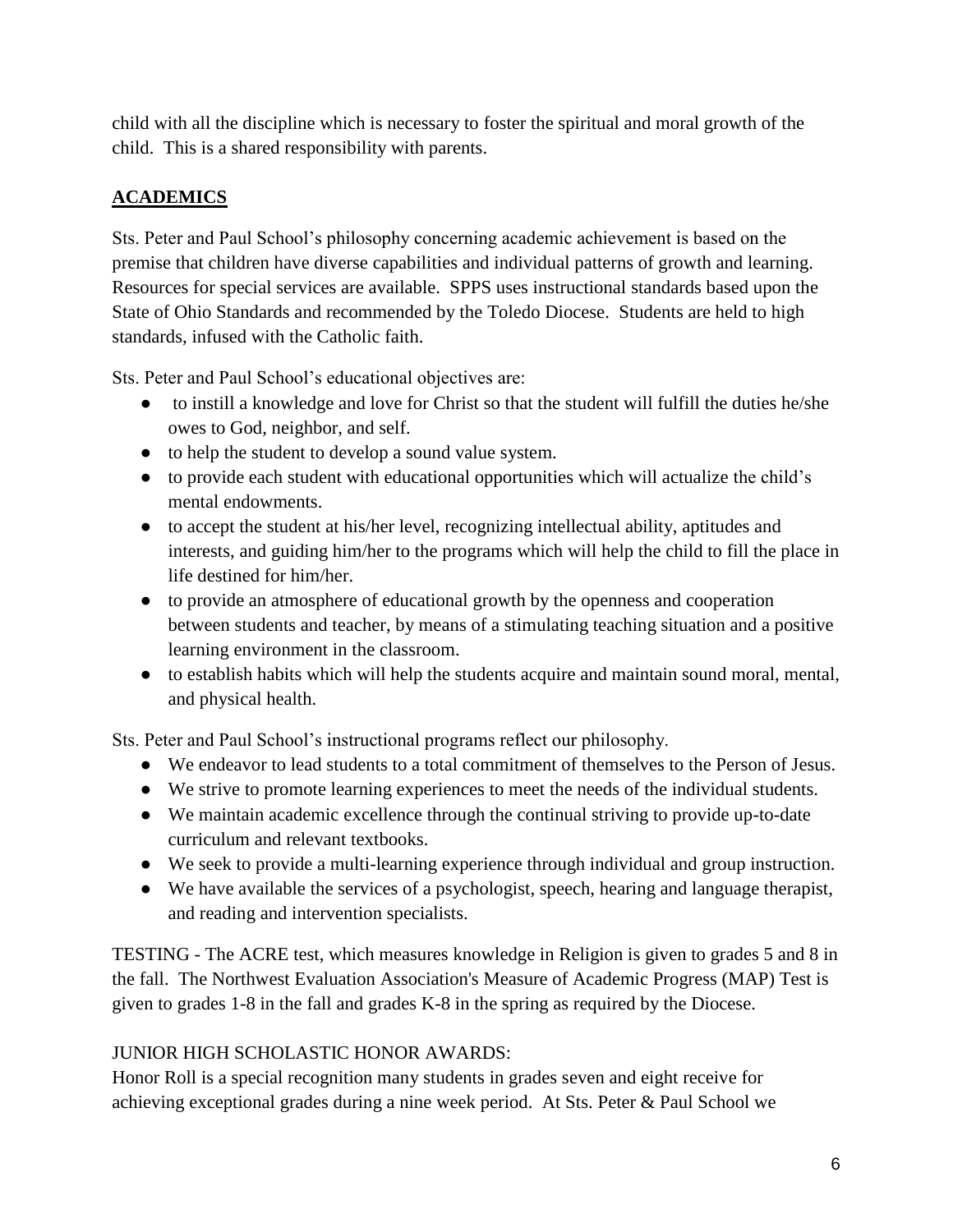encourage every student to achieve their best, and are proud of our students when they earn this honor. To determine the Honor Roll, the following formula will be used:

| $A - 4$ points x hours per week | Top Honor            | 4.0         |
|---------------------------------|----------------------|-------------|
| B - 3 points x hours per week   | <b>First Honors</b>  | $3.5 - 3.9$ |
| $C - 2$ points x hours per week | <b>Second Honors</b> | $3.0 - 3.4$ |

● Anyone receiving a D or F on the report card or anyone receiving unsatisfactory in a Personal Development area will automatically be disqualified from the Honor Roll.

#### *Promotion Policy/Retention/Transfer Policy*

Advancement to the next grade in Sts. Peter and Paul School is based on a student's daily performance, test results, recommendations of teachers, and the student's ability to complete work successfully on a more advanced level.

Promotion to the next grade depends on successful completion of all subject areas. The Administration may recommend the repetition of a grade, tutoring, or summer school classes as a requirement for promotion when, after conferences with teachers and parents, it is believed that such action will better prepare the student academically or emotionally for the next grade.

#### *Report Cards/Progress Reports*

**Report Cards** are important tools for communication. Report Cards will be given four (4) times during the academic school year or every nine (9) weeks.

**Progress Reports** will be given mid-way between each nine-week grading period.

No student will be given a Progress Report or Report Card if tuition, debit cards, library fines, or any other fees are in arrears.

#### *SIXTH GRADE OUTDOOR EDUCATIONAL PROGRAM:*

Each year the SPPS Sixth Grade studies many aspects of the environment. SPPS provides an opportunity for all Sixth Graders to attend an outdoor educational program or camp. Parents and students work on projects during their Fifth and Sixth Grade years to earn money to cover the cost of the camp. Parents may choose to pay the FULL Camp Week amount and not work on fundraising projects. The program does not cost the school any additional money.

#### *FIELD TRIPS:*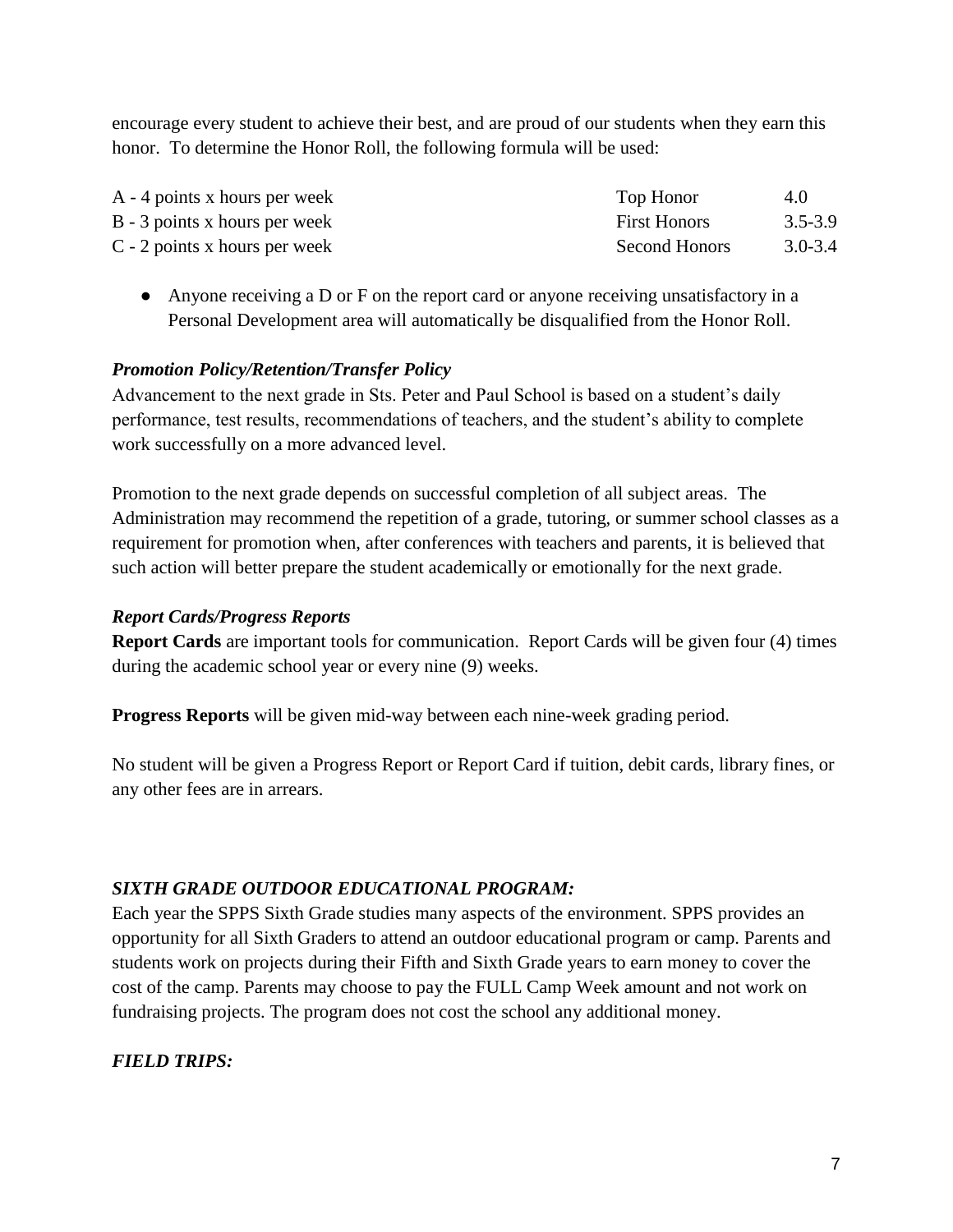Field Trips, when are appropriate, can be an effective instructional aid. SPPS has a lease agreement for the use of school buses with the O-G Local School System, for field trips. All field trip transportation costs will be paid by Boosters except for interscholastic athletics. The parent must provide his/her signature on the parental permission form or the student will not be permitted to attend the field trip. Field trips during school hours are encouraged so long as they are related to and supplement the regular classroom curriculum. They must be properly supervised by the teacher and a group of parents. All parents must meet Parish and Diocesan requirements to chaperone a field trip. There may be a nominal fee connected with the trip.

#### **STUDENT RECORDS**

Cumulative records for each student are kept in the school office. These include copies of the report cards, achievement and psychological testing, permanent record cards, attendance and promotion data. Health records are a part of the cumulative file.

Access to records is granted in accordance with diocesan policy (Principals' Handbook Section (1514,  $E \& F$ ). If a student transfers, records are forwarded to the school receiving the child in accordance with diocesan directives (Principals' Handbook Section 1514, E & F) and with parents permission given through the school's Release of Records form. **Sts. Peter and Paul School reserves the right to withhold academic records of students whose financial commitment is in arrears.**

# **AUXILIARY SERVICE PROGRAM:**

Sts. Peter and Paul School has an Intervention and Title I program for those students who need this service. This program is funded by the Ohio Auxiliary Services Program. The student is recommended for these services by a classroom teacher. Following this recommendation, the parent is contacted regarding a psychological evaluation for the student. This evaluation measures a student's school achievement, intelligence, interests, and physical and sensual coordination to determine if the student does have a learning disability. Written parental permission for the psychological evaluation must be obtained before the evaluation takes place. The psychologist will have a parent conference after the evaluation. The psychologist will then have a conference with the classroom teacher, principal, intervention specialist, and other teachers to discuss the best placement for the student and the implementation of a service program. All psychological and learning disability information on individual students will be confidential. Due process regarding permission placement, planning and records will be followed at all times.

# *READING INTERVENTION (Title I Program)*

The Every Student Succeeds Act, provides the Ottawa - Glandorf Local School District with funds to provide Sts. Peter and Paul School with a Reading Intervention teacher for grades one and two. This teacher works at Sts. Peter and Paul School.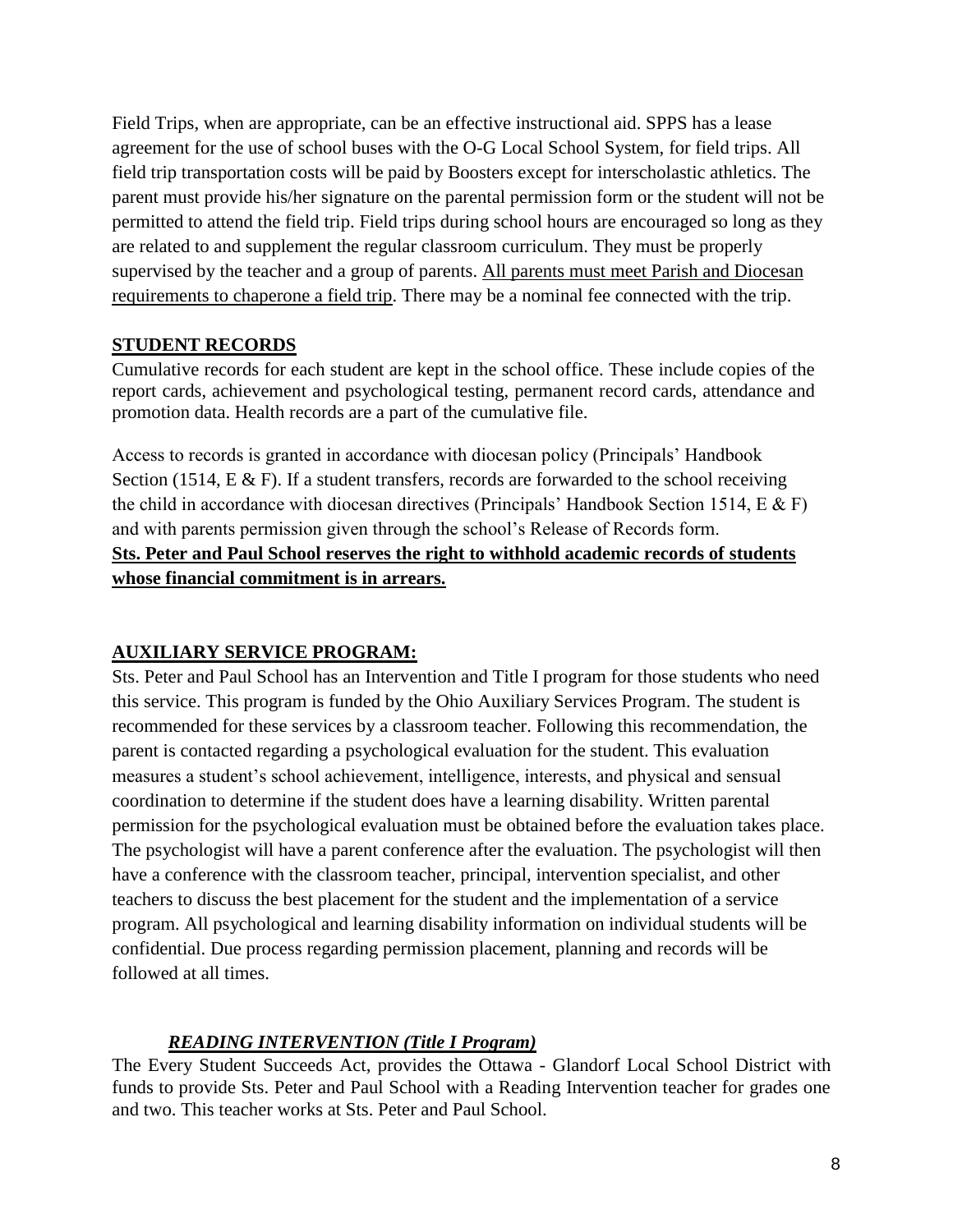# *SPEECH AND LANGUAGE PATHOLOGIST*

SPPS has speech and language therapy for those students who need these services. This program is funded by the Ohio Auxiliary Services Program. Teacher, parent, or physician recommendation for the program would qualify the child to be evaluated and also for placement in the program.

# *PSYCHOLOGICAL SERVICES*

Parents, teachers or the principal may wish to have a psychological evaluation done. The request may be for underachieving, nervousness, hyperactivity, or inappropriate social problems. Due process will be followed at all times. The request for the evaluation must be first made to the principal who will make arrangements for parental permission and then schedule an evaluation time for a student.

All special classes which are funded by Federal or State monies are conducted in a public facility. All guidelines are followed.

# *Eligibility for Extracurricular Programs*

Students who are on a Services Plan or Accommodation Plan and receive academic interventions, excluding speech, will be determined eligible for extracurricular activities unless student's teacher, intervention specialist, and/or Title I instructor feel that a lack of effort is obvious. All other students will follow the Athletic Contract signed by each athlete prior to the start of each season.

# **SCHEDULE**

| <b>School Time Schedule</b> |  |  |
|-----------------------------|--|--|
|                             |  |  |

| 8:10 A.M.         | <b>School Begins</b>        |
|-------------------|-----------------------------|
| $11:00 - 12:00$   | Lunch                       |
| 2:50 P.M.         | <b>Dismissal</b>            |
| $2:55$ P.M.       | <b>School Bus Departure</b> |
| <b>PROCEDURES</b> |                             |

# **Registration**

During Catholic Schools' Week, a registration form will be sent home to register students for the following school year. We ask parents to turn in the registration form during Parent Open House or during our Registration Day. Additionally, Registration can be made at any time by contacting the office.

# **Drop Off/Pick Up**

**Morning Drop Off** - If you plan to drop off your child(ren), please enter the drive in front of the school on Locust Street. All traffic must travel north through the drive.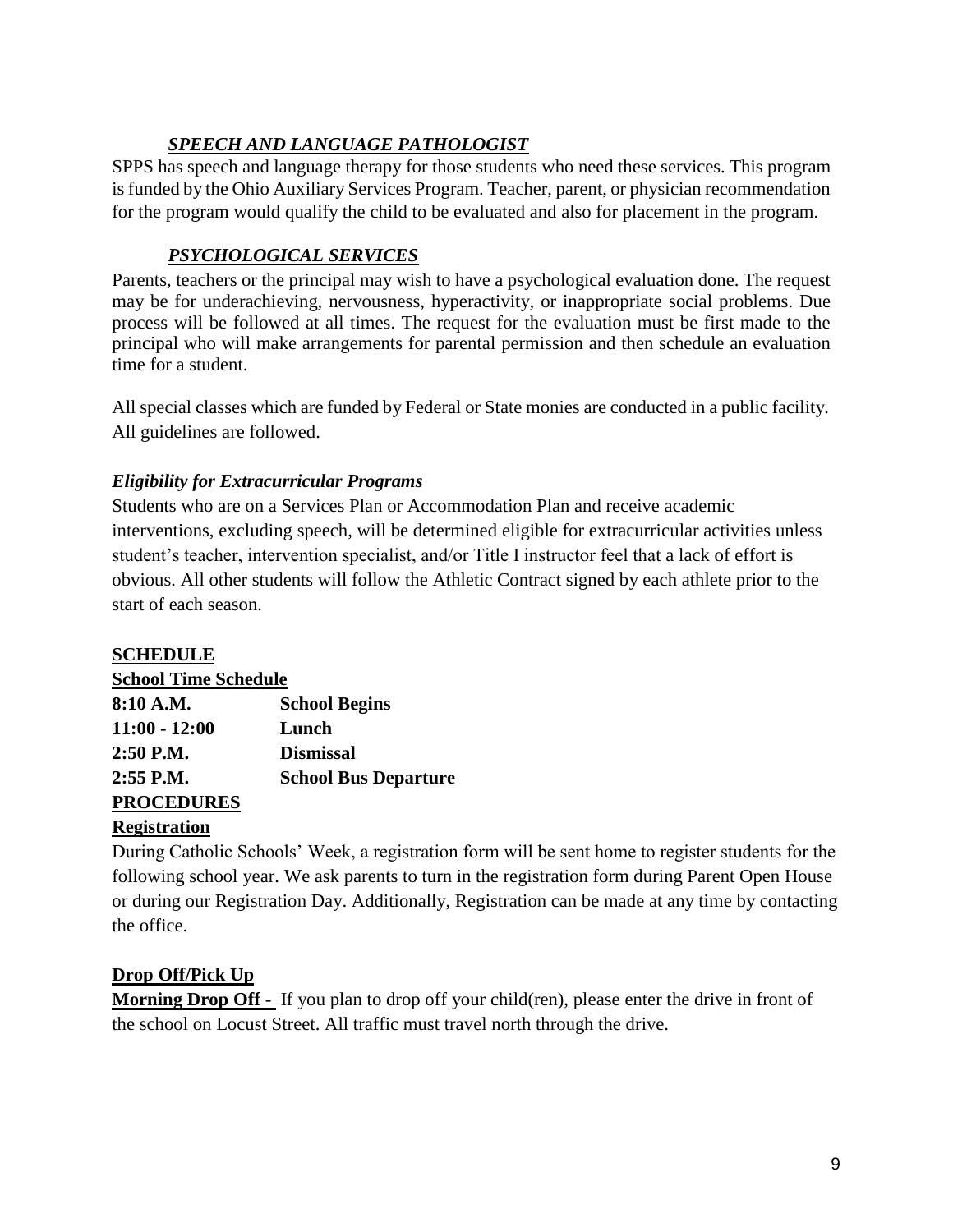**Afternoon Pick Up** – All students being picked up between 2:30-3:00 will be walked to the church parking lot by their teachers. The drive in front of the school is for busses during this time.

Drivers picking up a child in grades K - 2 must leave their vehicle and stand in the designated area. Children are not permitted to run unsupervised to vehicles.

# **CAFETERIA**

The lunch program is managed by a cafeteria administrator. Following are the cafeteria procedures:

1. Each student is assigned a 4-digit PIN Number to use to access their Lunch account

2. Money can be put on lunch accounts by sending cash or check with students to give to their homeroom teachers. Money is collected and given to the office.

3. A student may charge up to three (3) days. If a fourth (4) charge is needed, it must be approved by the principal.

4. All prices are subject to change because of inflation and uncertainty of USDA Commodities allotted to Sts. Peter and Paul School.

5. The school will publish a Monthly Menu. All menus are subject to change.

6. Students are to eat at least some of all the food and drink their milk unless excused by a physician. Students are to be reminded of a well-balanced diet and the importance of learning to eat different foods.

# *Food Allergies*

Please notify the school office about any food allergies your child may have. Accommodations will be made in the classroom and in the cafeteria to ensure the safety of a student with a food allergy. Parents may be required to have a physician's note of the food allergy

# **DISCIPLINE**

*All actions by students and/or parents that reflect negatively on Sts. Peter and Paul School even if not on school grounds or at a school function, are subject to disciplinary action at the school.*  The discipline within each classroom is the responsibility of the teacher in that class. Order is necessary for learning to take place, but different learning situations may require different classroom atmospheres. When students go to the restrooms, playground, or change classes, there should be quiet and order in the hallways. Running, loud talking, or pushing in the building is prohibited at all times.

Each teacher is expected to handle his/her own disciplinary problems. Students should not be sent to the office for disciplinary problems except as a last resort. If a student proves to be a source of ongoing disturbance, this should be discussed with the principal before the problem has progressed too far. The principal and teacher shall decide further steps in each individual case. If a problem arises in the school between a parent and teacher or teacher and student, the person lodging the complaint must first schedule a meeting with the teacher in question, then the principal.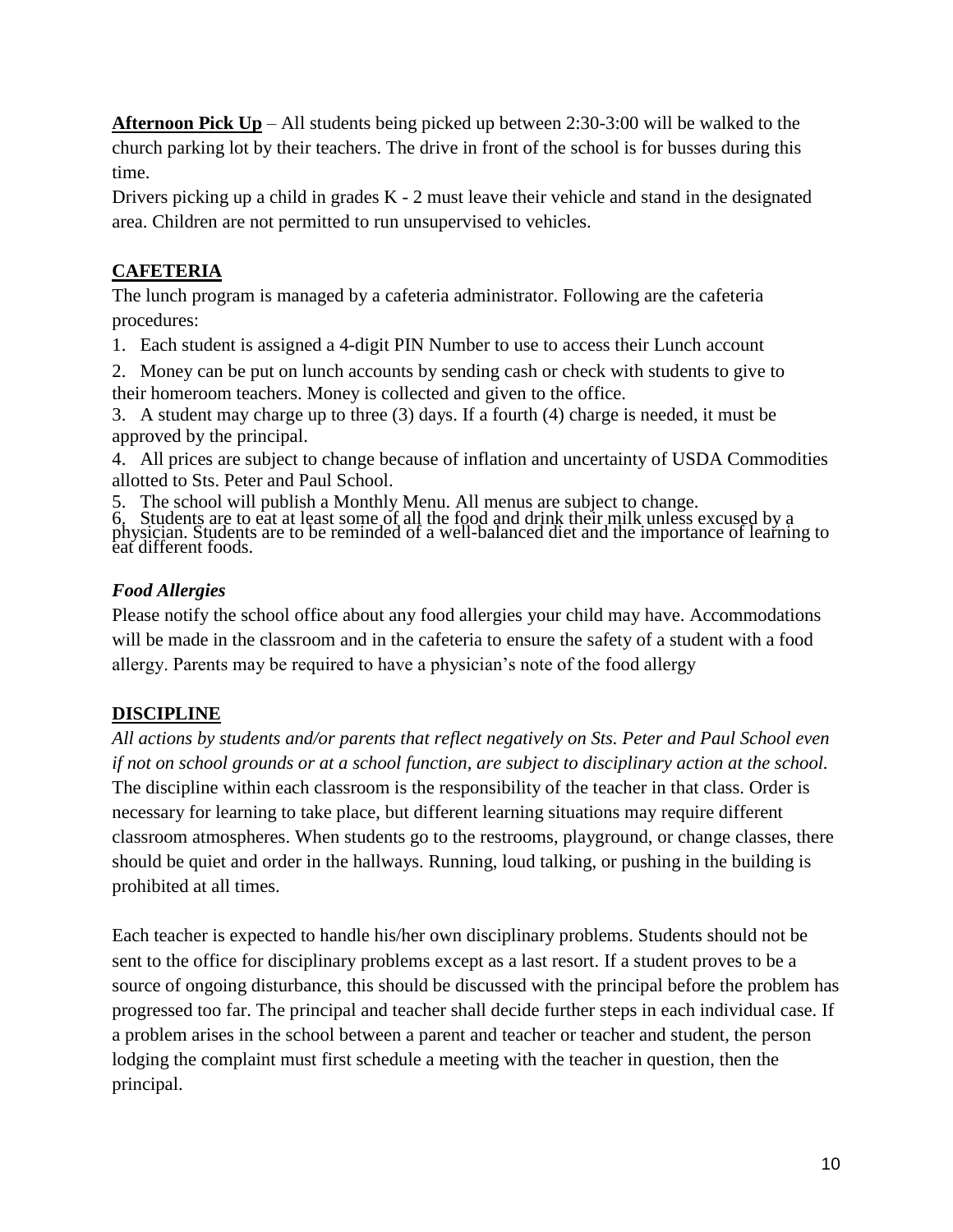# *Bullying and Cyberbullying*

Sts. Peter and Paul attempts to provide a safe environment for all individuals. Verbal or written threats made against the physical or emotional well-being of any individual are taken very seriously. Students making such threats **(seriously or in jest or online)** face discipline, including possible suspension and/or expulsion.

Harassment of any type is not tolerated. The principal investigates all complaints of harassment. Students involved in harassing behavior face discipline, including possible suspension and/or expulsion.

The staff at Sts. Peter and Paul School are required to use the following procedure for reporting bullying and/or harassment:

- Document all reports of reported bullying whether it be first-hand from a student or second-hand from a peer. Staff will use Bullying/Harassment Report form.
- Bullying/Harassment Report is sent to the office as soon as possible.
- Principal will conference with the staff member making the report to determine further action.
- School staff and students should be encouraged to report violations without fear of retaliation and all reports are kept confidential and private.

#### *Serious Misconduct Code*

The Serious Misconduct Code is a set of rules designed to maintain a Christian atmosphere in the Sts. Peter and Paul Catholic School and to make known to all those offenses which are contrary to this atmosphere. The Code also protects the students' right to fairness and outlines our procedure in serious disciplinary matters.

A violation of the Serious Misconduct Code may result in severe disciplinary action, including suspension or expulsion from school.

This Code is in effect at those times when a student is scheduled to be in attendance during regular school sessions, traveling to and from school, in attendance at extra-curricular activities at the school or other places and whenever a student may be engaged in serious misconduct related to the school or its staff.

**ARTICLE 1** - Disruption- A student shall not cause a disruption of the regular operation of the school or school activities.

**ARTICLE 2** - Damage/Theft-A student shall not damage or steal school property or the property of others, or attempt to do so.

**ARTICLE 3** - Assault/Fights - A student shall not behave in such a way as could cause physical injury to any person.

**ARTICLE 4** - Dangerous Weapons/Instruments-A student shall not possess, handle, transit, or conceal any object which could be used as a dangerous weapon or cause injury to other persons. This includes fireworks of any type.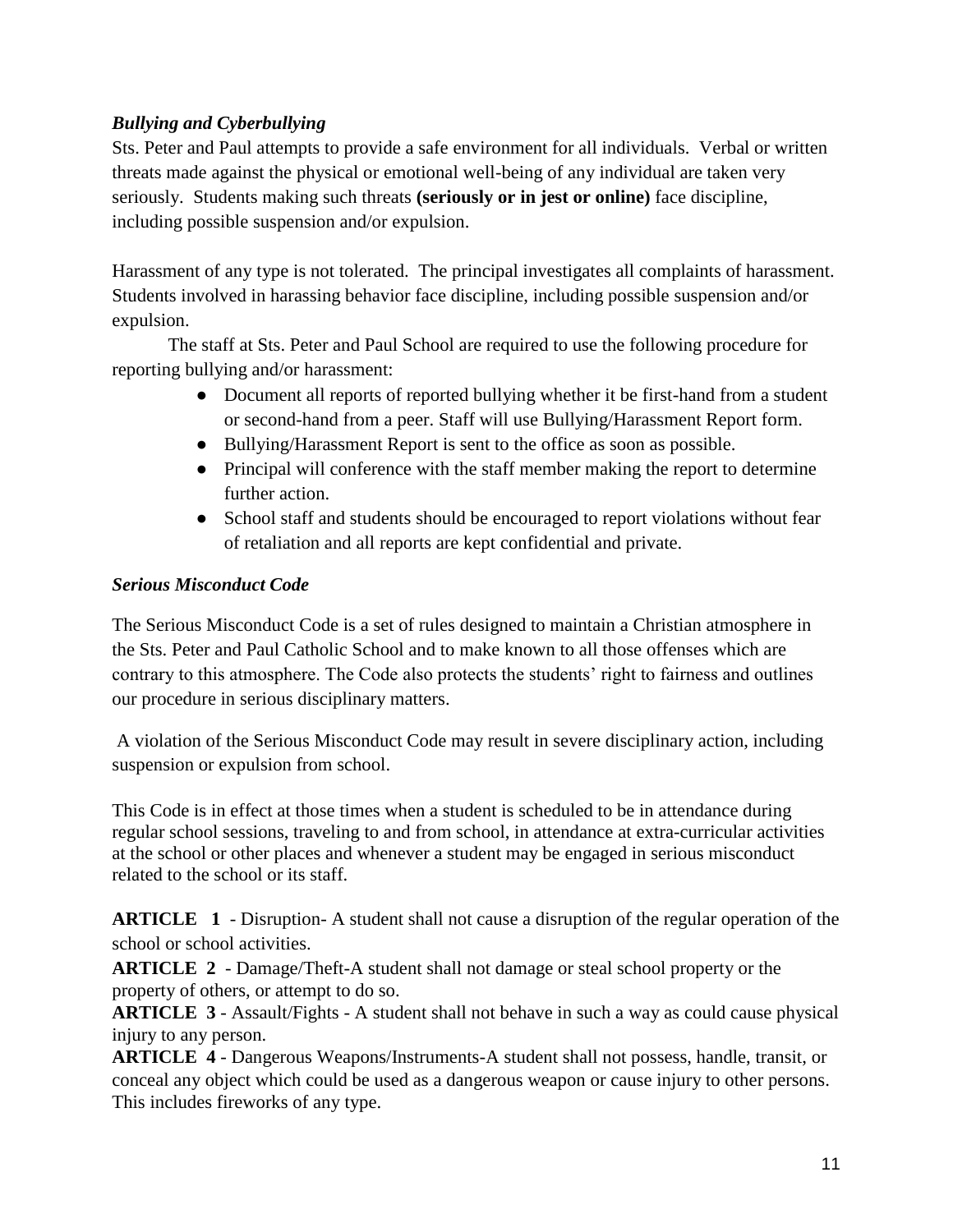**ARTICLE 5** - Tobacco-A student shall not use, attempt to use or transit tobacco of any type.

**ARTICLE 6 -** Alcohol/Drugs-A student shall not possess, use, transit, conceal, or be under the influence of narcotics, alcoholic beverages, unprescribed drugs, or any other controlled substance and any improper use of any other substance.

**ARTICLE 7 -** Unchristian Behavior-A student shall not engage in conduct which is contrary to Christian living; included are lying, cheating and obscene, degrading or malicious behavior, and interfering with the property of others.

**ARTICLE 8** - Truancy-A student shall not be absent from school without parental permission, absent from school without teacher permission, or leave the school grounds during the school day without the principal's permission.

**ARTICLE 9 -** Repeated Misconduct-A student shall not repeatedly violate the regulations of the school or the reasonable directions of the staff. A student who is suspended one or more times a semester may be subject to expulsion.

**ARTICLE 10 -** Insubordination-A student shall not be unruly, use profanity, be grossly disrespectful, or refuse to submit to reasonable forms of punishment from the staff.

# *Suspension*

Students who receive an out-of-school suspension will not be allowed on campus during the time of their suspension. Students must complete all class work and tests from the days of suspension but failing grades will be recorded for this work.

Suspension Procedure:

- 1) The principal has the authority to suspend a student.
- 2) Suspensions shall be for more than 24 hours but not to exceed 3 days.
- 3) The principal shall give advance notice of intended suspension to the student, stating the reason and length of time for the suspension.
- 4) The student will have an opportunity to appear at an informal hearing before the principal and explain his/her actions.
- 5) Within 24 hours of the meeting, the principal shall notify the parents or guardian, giving them an opportunity for a conference to discuss the reasons for the suspension and the guidelines to be followed during the suspension period.
- 6) Students will not be allowed to attend or participate in any extra-curricular activities during suspension.

# *Expulsion*

Expulsion is an extremely serious matter. Students who pose a threat to themselves or to others may be expelled from Sts. Peter and Paul School. Students who have been expelled will not be allowed to return to the school for any reason without prior permission from the Principal.

Expulsion procedure:

- 1) The principal has the authority to expel a student.
- 2) The principal shall give the student and his/her parents or guardian written notice of the intended expulsion. The notice will include: 1) Reasons for the intended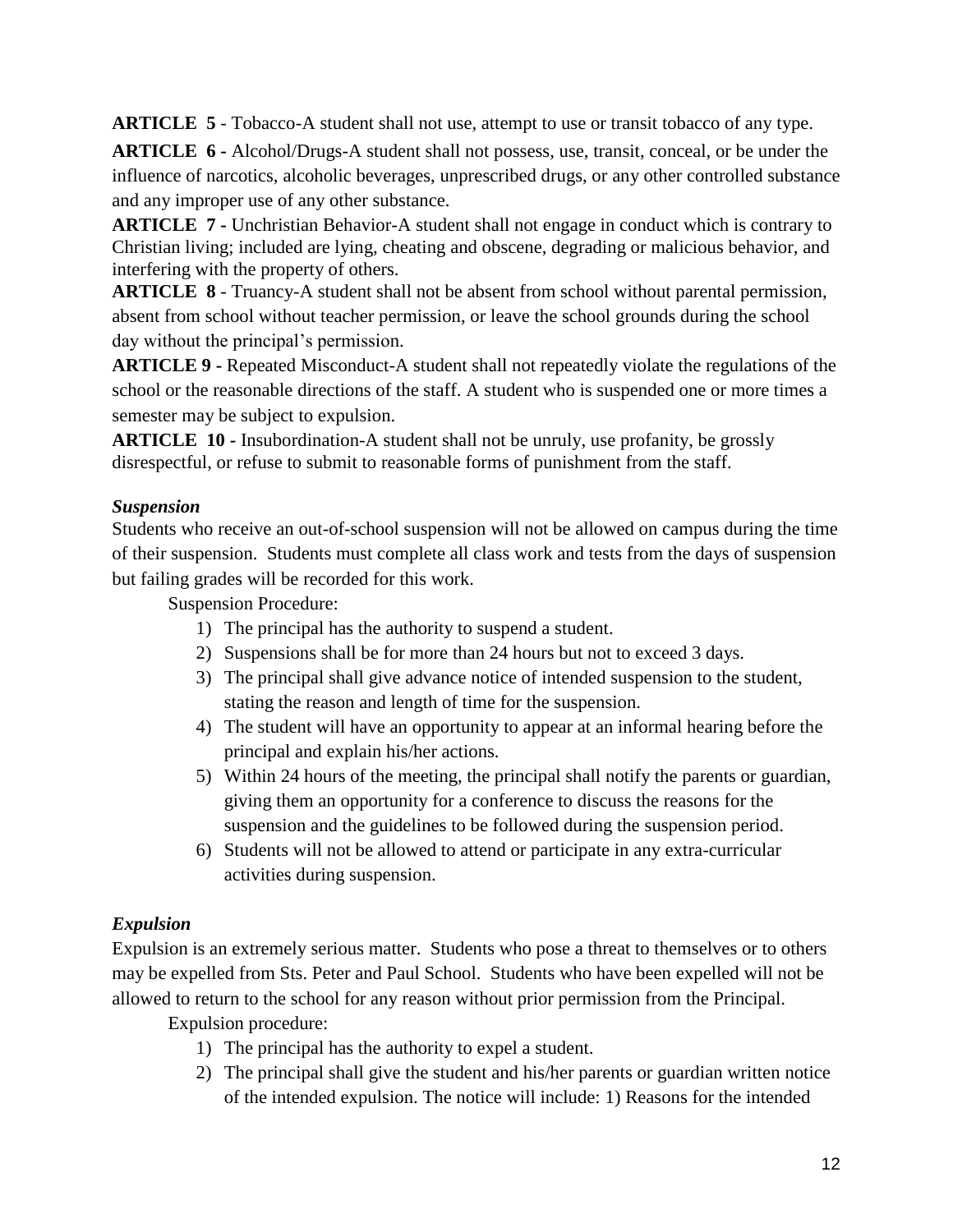expulsion; 2) Notification that the student and parents or guardian will have an opportunity to appear at a hearing before the principal to explain the student's actions; 3) Notification that the hearing will be heard within one week after receiving the notice of expulsion. The principal shall set the date, time and place of the hearing and notify the parents or guarding in writing. The pastor and the teacher involved (if any) may be present at the hearing and will confer with the principal before the final decision is made regarding expulsion.

- 3) Within one week after the hearing, the principal will transmit in writing the final determination to the student and the parents or guardian.
- 4) The student and parents or guardian who are dissatisfied with the final determination may appeal to the Pastor in writing, within one week of final determination.
- 5) The parents or guardian will be given the option to withdraw the student from the school.

#### *Bus Conduct*

The driver of the bus will have complete charge of the conduct of all students as they enter, leave, or ride the bus. Bus drivers and/or chaperones may assign and reassign seats whenever and as often as the driver feels it to be advisable—drivers do not need to have a reason. Students will sit where the drivers assign them to sit and will follow the driver's instructions at all times.

# **SAFETY**

# *Emergency Drills*

State Law requires that fire drills be held monthly. During the fire drills, students should follow these regulations:

- 1. Rise in silence when the alarm sounds;
- 2. Close windows and doors;
- 3. Walk to the assigned place briskly, in single file at all times, and in silence;
- 4. Stand in a column of twos, facing away from the building;
- 5. Return to building when signal is given.

Tornado drills are held periodically. The procedures are:

- 1. Rise in silence when the alarm sounds;
- 2. Walk briskly to the assigned place in single file;
- 3. Sit, face wall, and put hands over head;
- 4. Return to the classroom when signal is given.

Safety Drills (Lockdown, Evacuation, etc.) are practiced three times per year. These drills are done in cooperation of the Putnam County Sheriff's Department and the Ottawa Police Department. The effectiveness of these drills and best practices are reviewed biannually.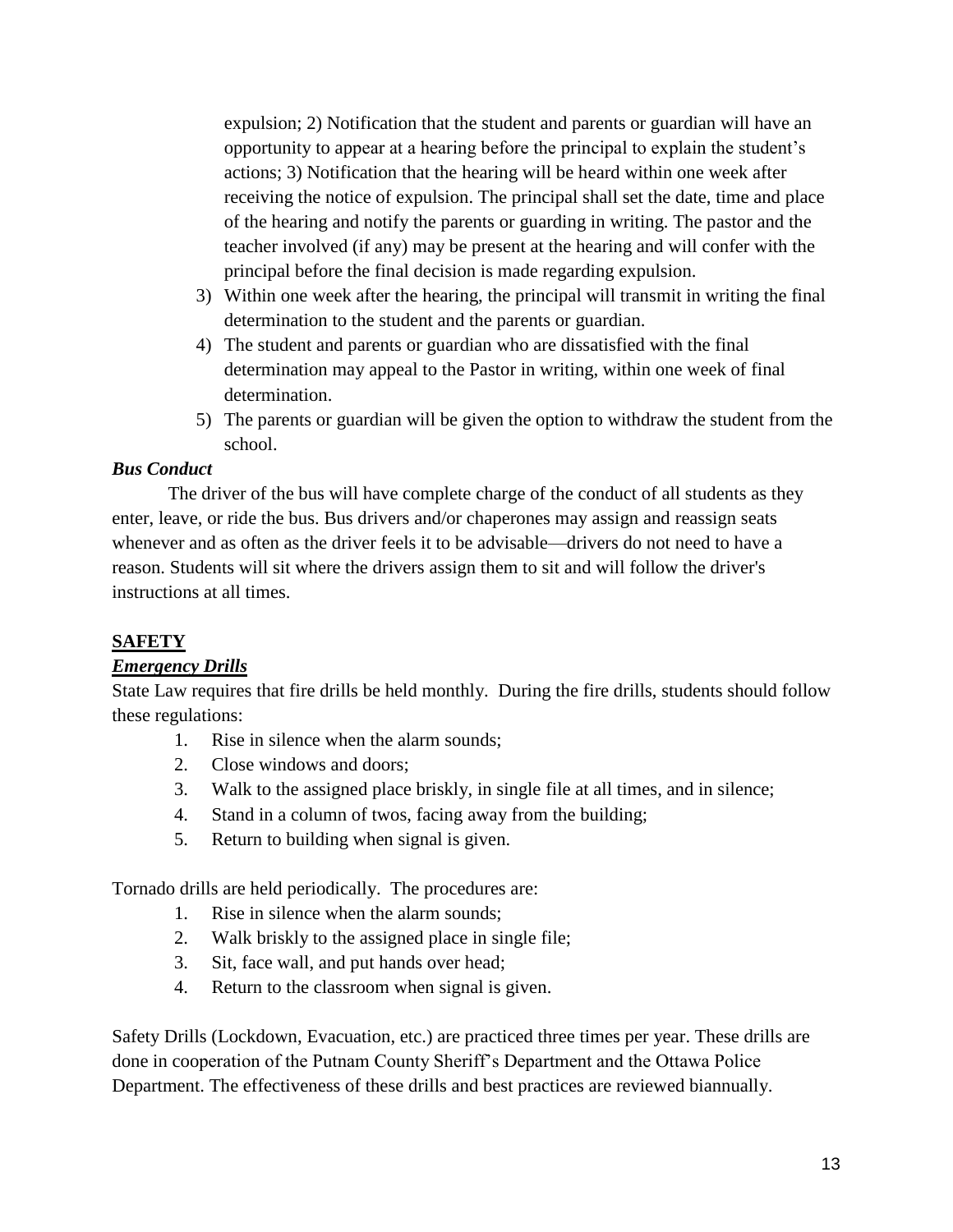# **ATTENDANCE**

When a student is absent from school, a parent must call the office by 10:00 AM each day of the absence. If the office does not receive a call, a parent will be contacted. This policy is for the protection of the Sts. Peter and Paul School students and is aligned with the state statutes of the state of Ohio. Failure to notify the office of an absence will result in an unexcused absence. Three unexcused absences will be referred to the Putnam County truancy officer. If a student misses 10 excused days of school in a quarter, the parents will receive an Attendance Notice. The Attendance Notice will outline the procedure for any continued absences which may include loss of Parish Scholarship or other financial aid. Excessive absence of 40 days or the equivalent of 40 days including tardiness, can be cause for a student to be retained in the current grade for another year.

Students should be free from infection symptoms, including fever, nausea, and/or vomiting for 24 hours before returning to school. Students who are sent home during the school day due to illness will not be allowed to return to school the next day as this would not allow for the 24 hour protection of the entire school community.

The school calendar provides for extended weekends throughout the school year. Parents are encouraged to schedule trips or family outings during these times so as to eliminate the need to interrupt a child's learning process. Parents and students are responsible for working with the student's teacher when an extended absence is planned. Each teacher will determine if homework should be given to the student before or after the return. Parents and students are also responsible for any missed academic content. Students have the same number of days missed to make up any assignments, quizzes, and tests.

# **Absence During the School Day**

Students needing medical appointments during school hours require a written note by the parent. Parents are required to sign out their child. A student arriving at school between 8:10 A.M. and 9:10 A.M. will be marked tardy. Students arriving after 9:10 A.M. or leaving before 1:50 P.M. will be marked a half ( $\frac{1}{2}$ ) day absent. Any appointments one hour or less and appointments during the lunch period will not be counted as absent.

# **PARENT'S ROLE IN EDUCATION**

We, at Sts. Peter and Paul School consider it a privilege to work with parents in the education of children because we believe parents are the primary educators of their children. Therefore, it is your right and your duty to become the primary role models for the development of your child's life---physically, mentally, spiritually, emotionally, and psychologically. Your choice of Sts. Peter and Paul School involves a commitment and exhibits a concern for helping your child to recognize God as the greatest good in his/her life.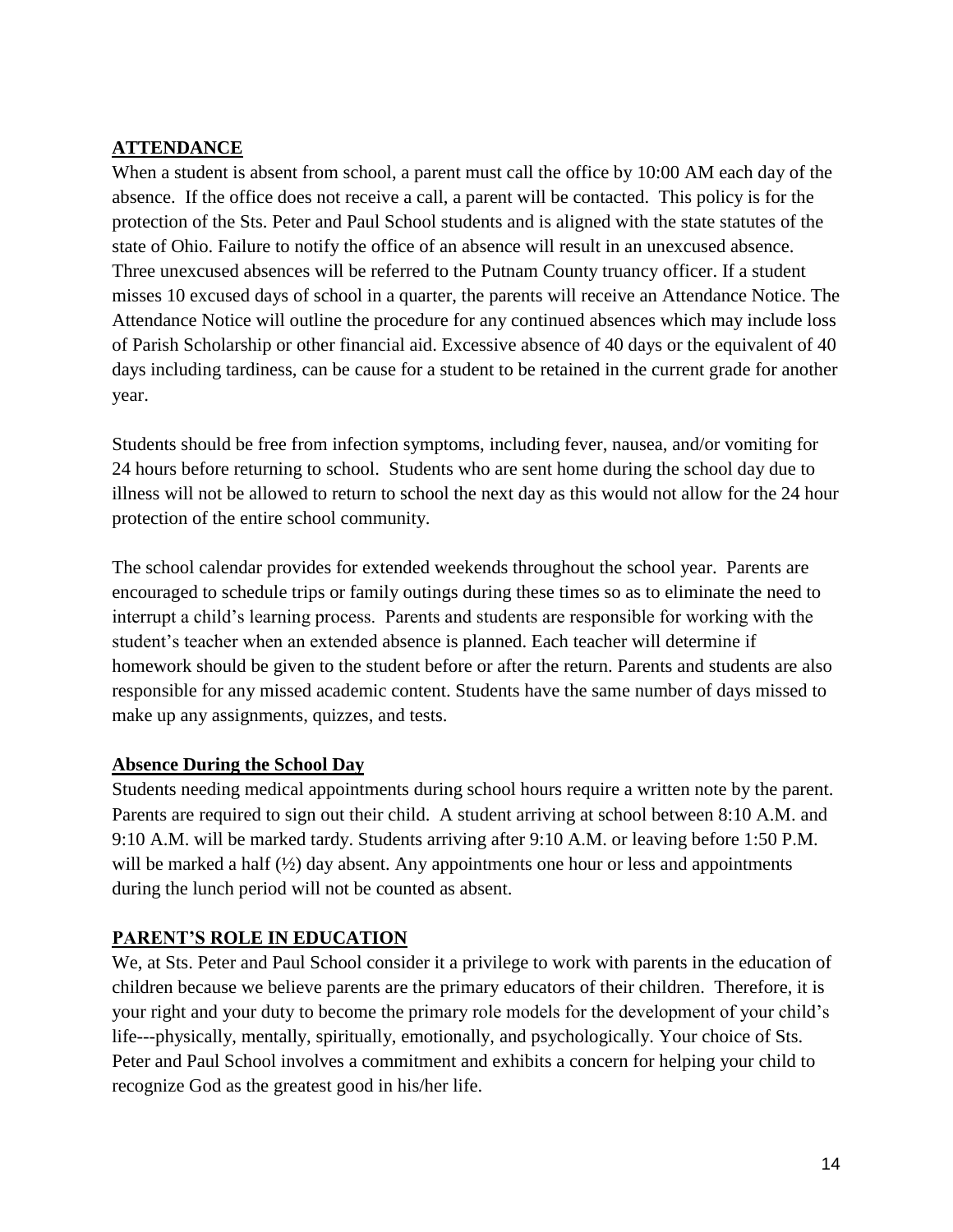Good example is the strongest teacher. Your personal relationship with God, with each other, and with the Church community will affect the way your child relates to God and others. Ideals taught in school are not well rooted in the child unless these are nurtured by the example of good Catholic/Christian morality and by an honest personal relationship with God in your family life. Once you have chosen to enter into a partnership with us at Sts. Peter and Paul School, we trust you will be loyal to this commitment. During these formative years, your child needs constant support from both parents and faculty in order to develop his/her moral, intellectual, social, cultural, and physical endowment. Neither parents nor teachers can afford to doubt the sincerity of the efforts of their educational partner in the quest of challenging, yet nourishing, the student to reach his/her potential. It is vital that both parents and teachers remember that allowing oneself to be caught between the student and the other partner will never have positive results. To divide authority between school and home or within the home will only teach disrespect of all authority. If there is an incident at school, you as parents must make investigation of the complete story your first step. Evidence of mutual respect between parents and teachers will model good mature behavior and relationships. Talking negatively about a child's teacher at home will only create an attitude of distrust toward the teacher, the school, and the parent.

Students are naturally eager to grow and learn. However, sometimes in the process of maturation new interests may cause them to lose focus. As this natural process occurs, the student needs both understanding and discipline. At times, your child may perceive discipline as restrictive. However, it is boundaries and limits which provide a young person with both guidance and security.

It is essential that a child take responsibility for grades he/she has earned and be accountable for homework, long-term assignments, major tests, service projects, and all other assignments. Parents are encouraged to let their child experience a logical consequence for an inappropriate action or behavior. This responsibility also extends to times of absence.

Together, let us begin this year with a commitment to partnership as we support one another in helping your child to become the best person he/she is capable of becoming.

#### **Parent-Teacher Conferences**

Parent-Teacher Conferences are scheduled during the second nine weeks grading period. These conferences are scheduled during the school and evening hours to permit more parent participation. Sts. Peter and Paul School encourages parent-teacher communications as often as necessary. Good communications help students in his or her educational endeavors at Sts. Peter and Paul School.

#### **DRESS CODE**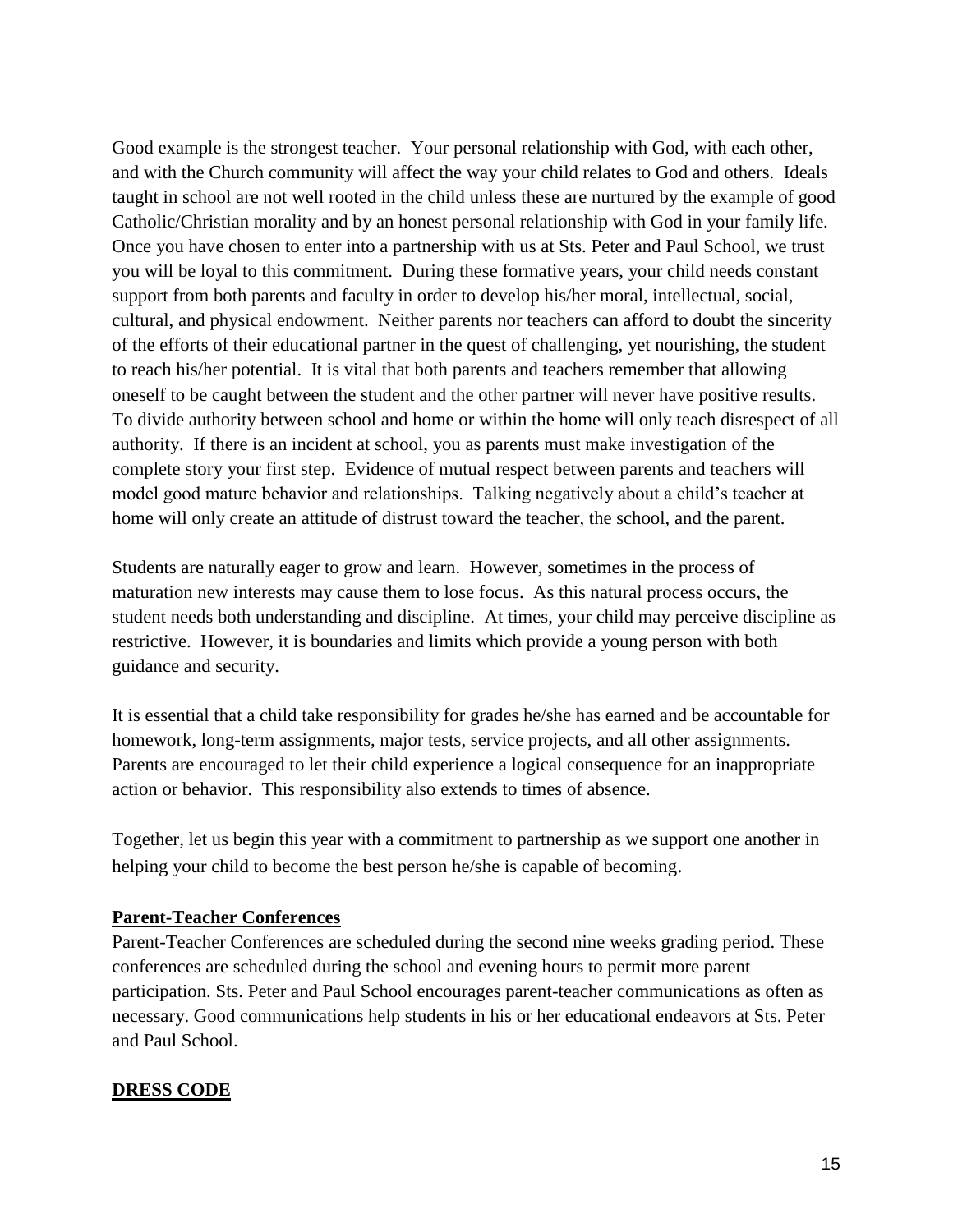The SPPS dress code has been formulated with solid Christian principles and values in mind. Proper dress and appearance reflect discipline, respect, and good judgment, while providing an environment conducive to learning. It helps minimize or eliminate competitive dress issues. Proper dress and appearance promote character, integrity, and self-esteem, and present students in a way fitting for participation in the sacred liturgy of the Mass.

#### *Guidelines for All Students -*

Students should be dressed to fit the weather conditions since they are expected to play outside each day. Students will be encouraged to wear a coat or sweatshirt while outside when it is below 60 degrees. Parents should send their student with a coat or sweatshirt if the weather is projected to be below 60 degrees.

Tennis shoes and socks are needed for gym class and may be worn on gym day or at any time. Students are expected to have appropriate dress for gym class. All shoes should have laces or velcro straps. Laces must be tied and velcro must be secured.

Hats or Hoods may NOT be worn in school.

All clothing should be neat, clean, and in good taste. Clothing that is too tight or too short is unacceptable.

#### *Shirts, Tops, Blouses*

- One solid color of WHITE, BLUE, GREEN, OR YELLOW.
- These may be short sleeve or long sleeve button-up dress shirts, oxfords, blouses, polo shirts, or golf shirts, with traditional colors.
- Solid color turtlenecks of WHITE, BLUE, GREEN, OR YELLOW may be worn UNDER a school shirt.
- Solid color sweaters, vests, or cardigans, of WHITE, BLUE, GREEN, OR YELLOW may be worn OVER a school shirt.
- Only SPPS logos can be on shirts or sweaters. Any other type of logo, printing, or applique, is not permitted.
- SPPS approved gray, long sleeve quarter-zip or crew cut pullovers are permitted with a plain t-shirt underneath. If the child plans to remove the pullover during the day, he/she must wear a school approved collared shirt.
- SPPS approved green or white zippered fleece may be worn with a collared shirt.
- SPPS approved half-zip pullover may be worn with a collared shirt.
- Hoods are NOT permitted on any shirts or sweaters. Turtleneck sweaters are NOT permitted.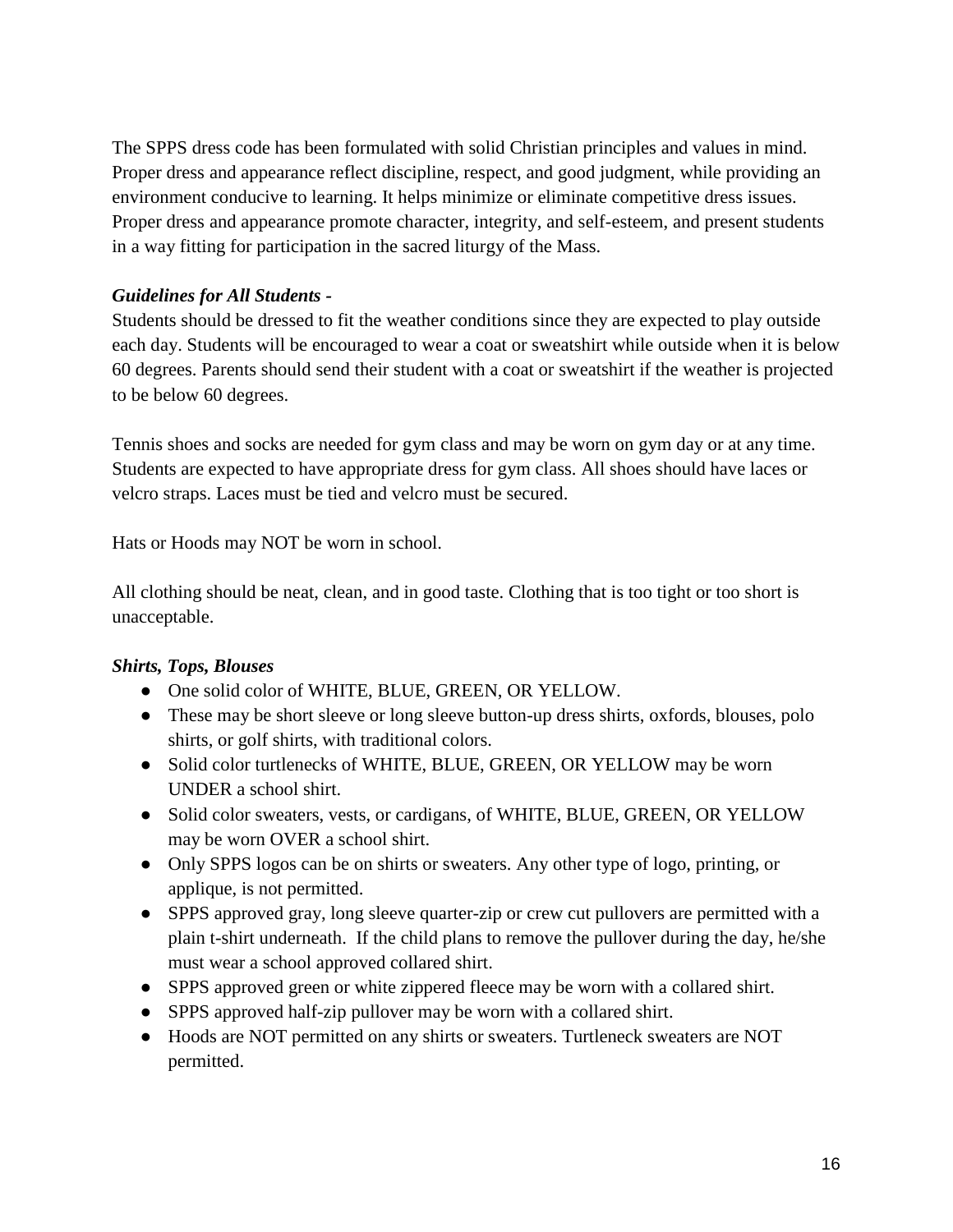• School issued jerseys are permitted on game days for our 7th and 8th grade SPPS team members. These jerseys are to be worn over appropriate school shirts or blouses.

#### *Pants*

- One solid color of NAVY, BLACK, OR KHAKI
- No denim, sweatpants, wind pants, stretch pants, or frayed pants or skirts.

#### *Skirts, Jumpers, Skorts*

- Solid colors of NAVY, BLACK, KHAKI, OR PLAID GREEN AND WHITE. They must be fingertip length or longer and worn with a proper school shirt or blouse.
- Cheerleading outfits are permitted on game days for 7th and 8th grade SPPS cheerleaders.

#### *Shorts, Capris (may be worn in the months of August, September, May, and June)*

- One solid color of NAVY, BLACK, OR KHAKI
- Short shorts, biking shorts, gym shorts, cut-offs, or blue jean shorts or Capris are not permitted. Shorts may not be layered and need to be fingertip length or longer.
- When a class is in charge of the liturgy, they are to change into shorts or Capris after Mass. This also applies to members of the choir.

#### *Shoes*

- All tennis shoes, dress shoes, or sandals must have full back or a strap around the back.
- Hosiery, leggings, or tights can be worn when wearing a skirt, skort, or jumper. They must be a single solid color of white, green, black, tan, or navy.
- Socks must be worn with tennis shoes and need to be in good repair. All socks should be modest in nature and should not be distracting to the classroom environment. It is of the teacher's discretion to determine if socks are distracting to their classroom environment.

# *Boys Guideline's*

- Body piercing is not to be visible during school hours. Hair should be clean, wellgroomed, and cut above the eyebrow and should not interfere with their vision.
- Boys must be clean shaven.

# *Girls Guideline's*

- Only ear piercing may be visible during school hours.
- Hair should be clean, well-groomed, and should not interfere with their vision.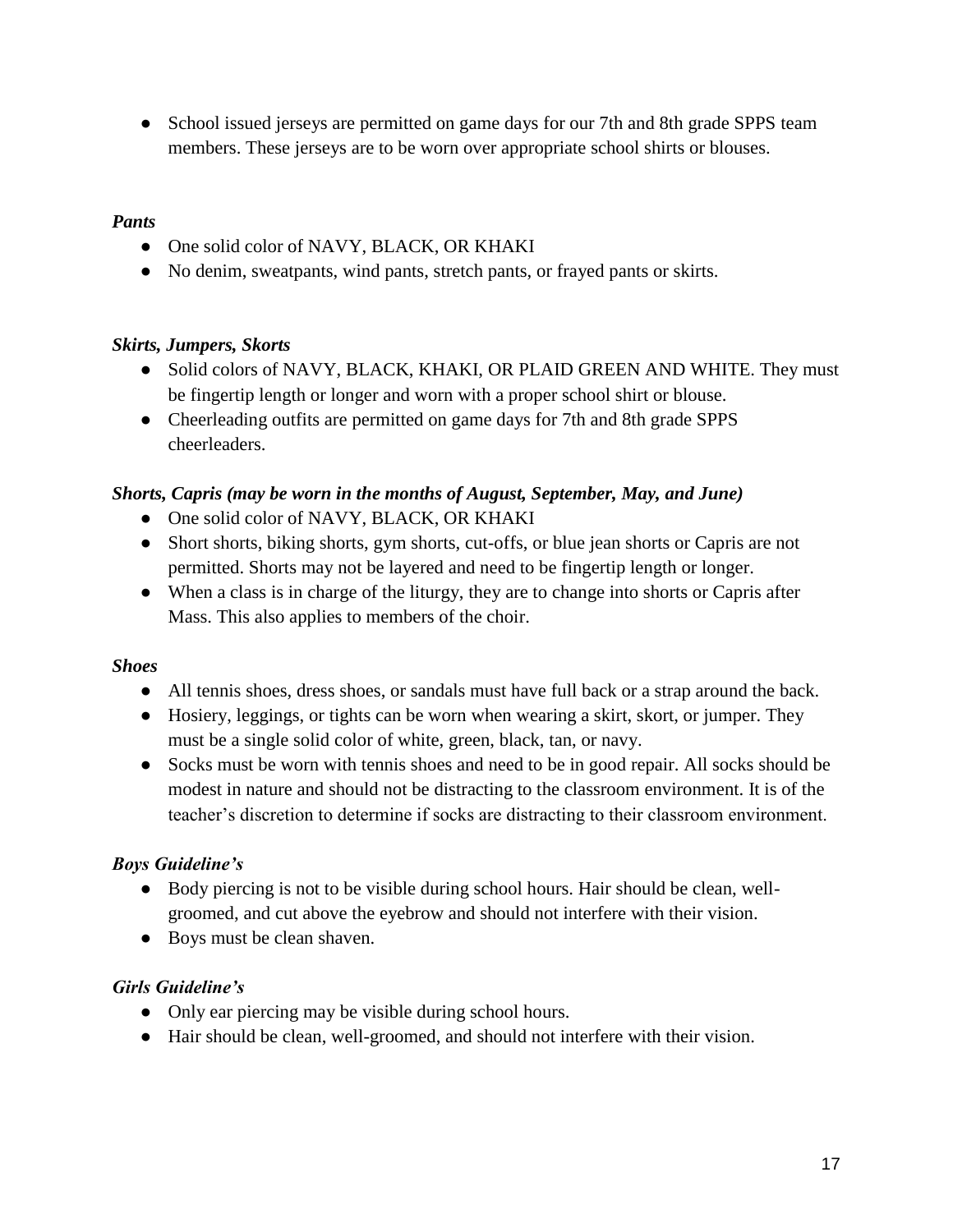**The dress code has been established to reflect the solid Christian principles of Sts. Peter and Paul Catholic School. We thank parents for assisting us in enforcing these standards for our students.** 

#### **Policy Statement on Gender-Related Matters**

The Catholic Church has always believed that her first mission given her by Christ Jesus is the salvation of souls. The Church must be true to her own identity and mission. Thus, the teachings of the Catholic Church must permeate all aspects of her activities. As a result, the Catholic community has a responsibility to be a witness to truth, charity, and justice based on the Gospel; and must always strive to be respectful of persons and understanding of the struggles present within and among the people of God. It would be inconsistent with the Church's mission to teach, promote, or encourage anything that is contrary to the teachings she has received from God and which the Magisterium has clearly and consistently articulated. For this reason, the Church cannot, and may not, sponsor, endorse, facilitate, or host such organizations, events or activities that would promote such views, in any form or format whatsoever.

With specific regard to the human person, the Catholic Church has always and everywhere affirmed her belief that each and every human being is created in the image and likeness of God. As such, every person deserves respect, dignity, and freedom from discrimination. By remaining true to what Christ has taught concerning the human person, the Church encourages individuals to accept their own bodies and gender as they were created<sup>1</sup>, and seeks to help all people to recognize that the current attempts in modern culture to redefine gender and social institutions, as well as alter the nature and purpose of human beings, are misguided and not in accord with the truth. Therefore, it would be morally unacceptable for the Catholic Church, including the Diocese of Toledo, its parishes, schools, or ecclesiastical organizations to provide accommodations based on anything which in itself is contradictory or antithetical to the teachings of Christ and his Church, including notions of gender and sexuality that are contrary to Catholic teachings. For a fuller catechetical treatment of this topic, see Catechesis Regarding Human Dignity and Gender-Related Matters in the Appendix.

In Catholic parishes, schools and ecclesiastical organizations of the Diocese of Toledo, all activities and ministries are to be rooted in, and consistent with, the principles of Catholic doctrine. Therefore, in every parish, school and institution, all paid employees and unpaid volunteers will:

- 1. Treat all persons with sensitivity, respect, and compassion.
- 2. On a case-by-case basis, consider in a compassionate way any specific request sensitive to the physical and psychological needs of a person. The basis of the consideration will be on the following questions:
- i. What is the specific request of the adult, student and/or parent(s)/guardian?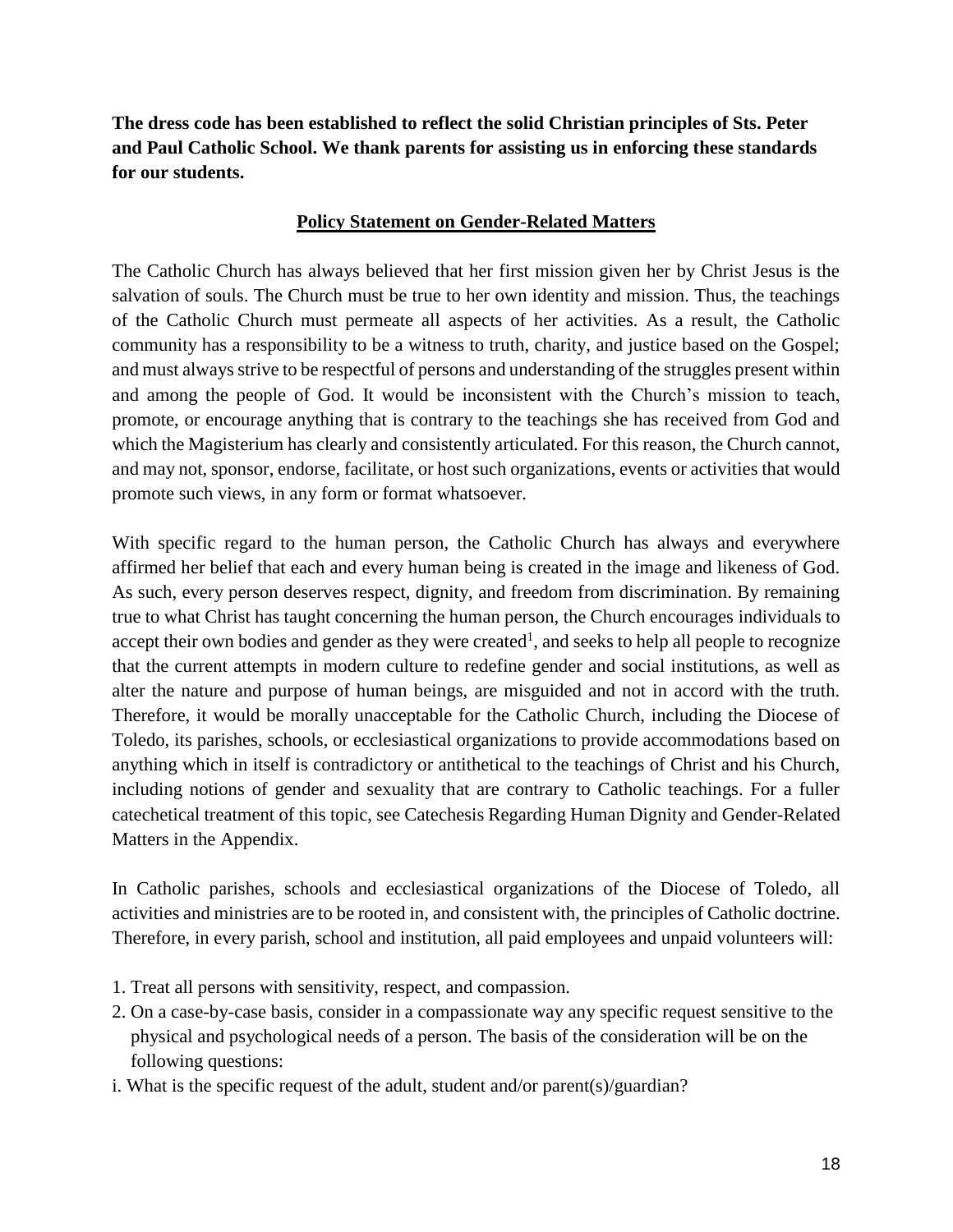ii. Is the request in keeping with the teaching of the Catholic Church?

iii. Is the parish, school or ecclesiastical organization reasonably able to provide for the request?

3. Require that names and pronouns be in accordance with the person's biological sex.

4. Maintain names in records according to the person's biological sex.

5. Confirm that uniforms and gender specific dress, bathrooms, locker rooms, showers, and sponsored activities will all be according to biological sex.

6. Require that participation on athletic teams and extra-curricular activities be according to biological sex.

7. Consult the Office of Marriage and Family Life with extenuating circumstances.

<sup>1</sup>Pope Francis, *Amoris Laetitia* 56.

# **Catechesis Regarding Human Dignity and Gender-Related Matters**

The Catholic Church has always and everywhere affirmed her belief that each and every human being is created in the image and likeness of God. As such, every person deserves respect, dignity, and freedom from discrimination. Indeed, there is an inescapable duty to make ourselves the neighbor of all people, no matter who they are<sup>1</sup>. Further, the Church is obligated to hand on to every generation all that she has received from Jesus Christ, her divine founder, especially as it relates to our understanding of the human person in these present times.

The witness of Sacred Scripture is clear: God created human beings male and female (Genesis 1:27). From the dawn of creation as depicted in the Book of Genesis to the closing pages of the Apocalypse, Scripture presents the human race as consisting of only two (2) sexes. Both sexes, male and female, are created in the image of God and are equal in dignity and destiny (Genesis 2:21-24). God created Adam and Eve out of love and for love. One's gender is therefore determined by one's biological sex.

The entirety of divinely inspired Scripture affirms the male and female forms of human nature *as reality*. They are not mere cultural phenomena or subjective constructs. Although wounded by the entrance of sin into human experience and its far-reaching effects on our bodily nature, man and woman continue to image God in both their uniqueness and complementarity. Scripture is clear on the necessity of respecting God's order and commands for human beings to experience the fullness of life he intends.

As articulated by Pope Francis, the clear and constant moral teachings of the Catholic Church have always envisioned a connection between our highest human happiness and our willingness to embrace the biological sex given us at birth<sup>2</sup>. Our bodies teach us profound truths about ourselves and our purpose in life. Our bodies signify that we are called to and gifted for relationships that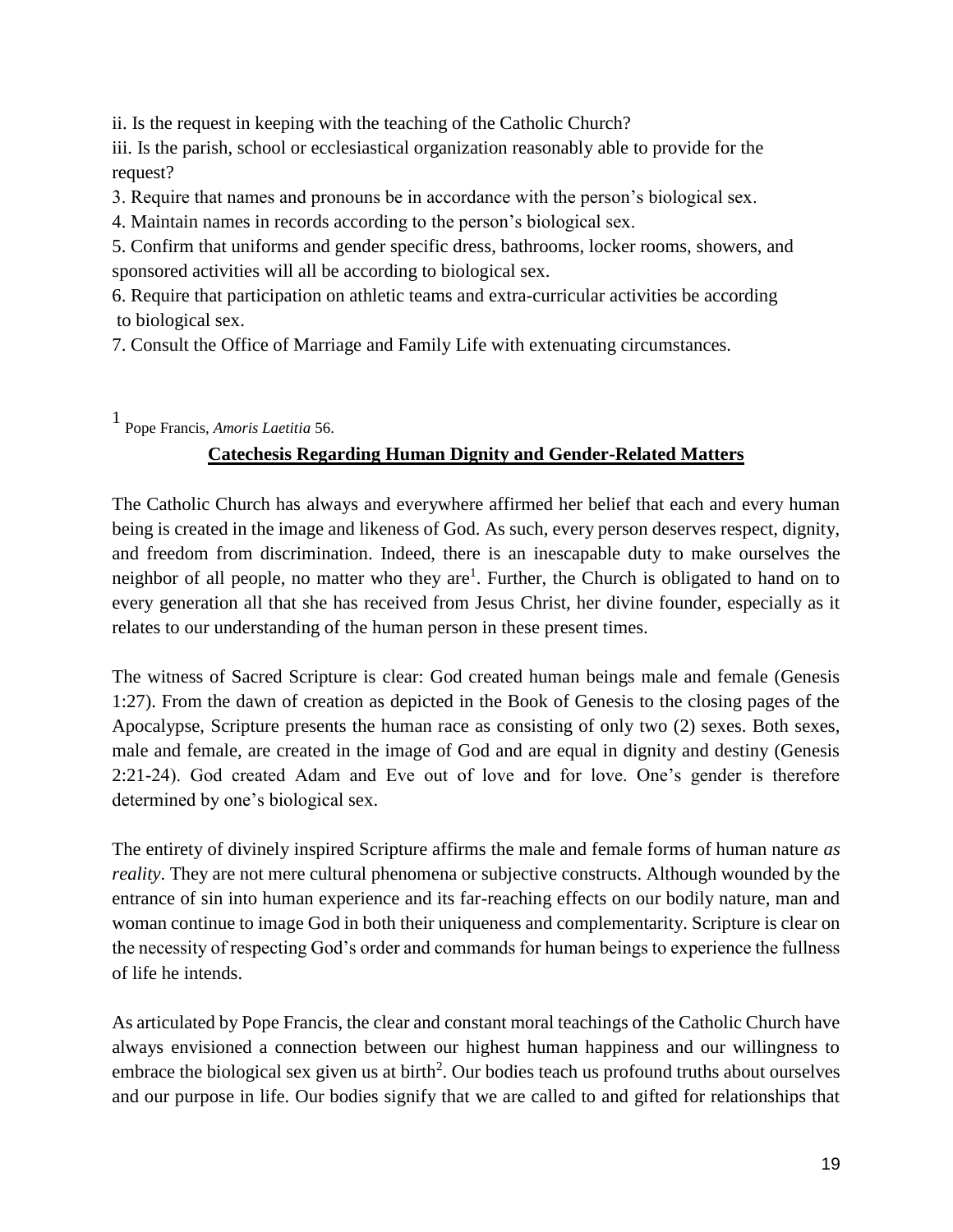are complementary in nature, open to new life, and destined for eternal happiness and joy. Our bodies are God-given means of deepening our human generosity and communion with both God and each other.

Pope Saint John Paul II affirmed in his teaching known as the *Theology of the Body* that in our given biological complementarity, *as distinctly male and female*, God clearly intended us to live in loving communion with him and with each other. Through mutual self-giving and interdependence, he invites us to share in his own act of creation, as well as his own eternal happiness and joy. Therefore, our God-given maleness and femaleness clearly make visible our calling to love and co-create with God in bringing new life into the world. This is what Pope Saint John Paul II called the "sacramentality of the body." Our bodies are "icons" that reveal the deepest essence of who we are in the moral, spiritual, emotional, and physical dimensions of life.

Catholic teachings envision biological sex as neither a politically defined nor socially constructed reality.

It is an objective reality, a cornerstone of our createdness, and an invitation to enter joyfully and generously into what we believe to be the central mystery of the Christian faith, namely, that God is himself an eternal exchange of love emanating from the love shared between the Father, Son and Holy Spirit<sup>3</sup>.

The Catholic Church recognizes that there is much confusion regarding human sexuality and gender in today's society. Knowing that this confusion touches the lives of many people very personally, the Catholic Church is committed to walking with each individual on the path towards a more integral understanding of their human dignity and their unique vocation in the Creator's plan for salvation history.

<sup>1</sup>*Gaudium et Spes* 27.

2 Pope Francis, *Amoris Laetitia* 285.

**Pastoral Care Guidelines**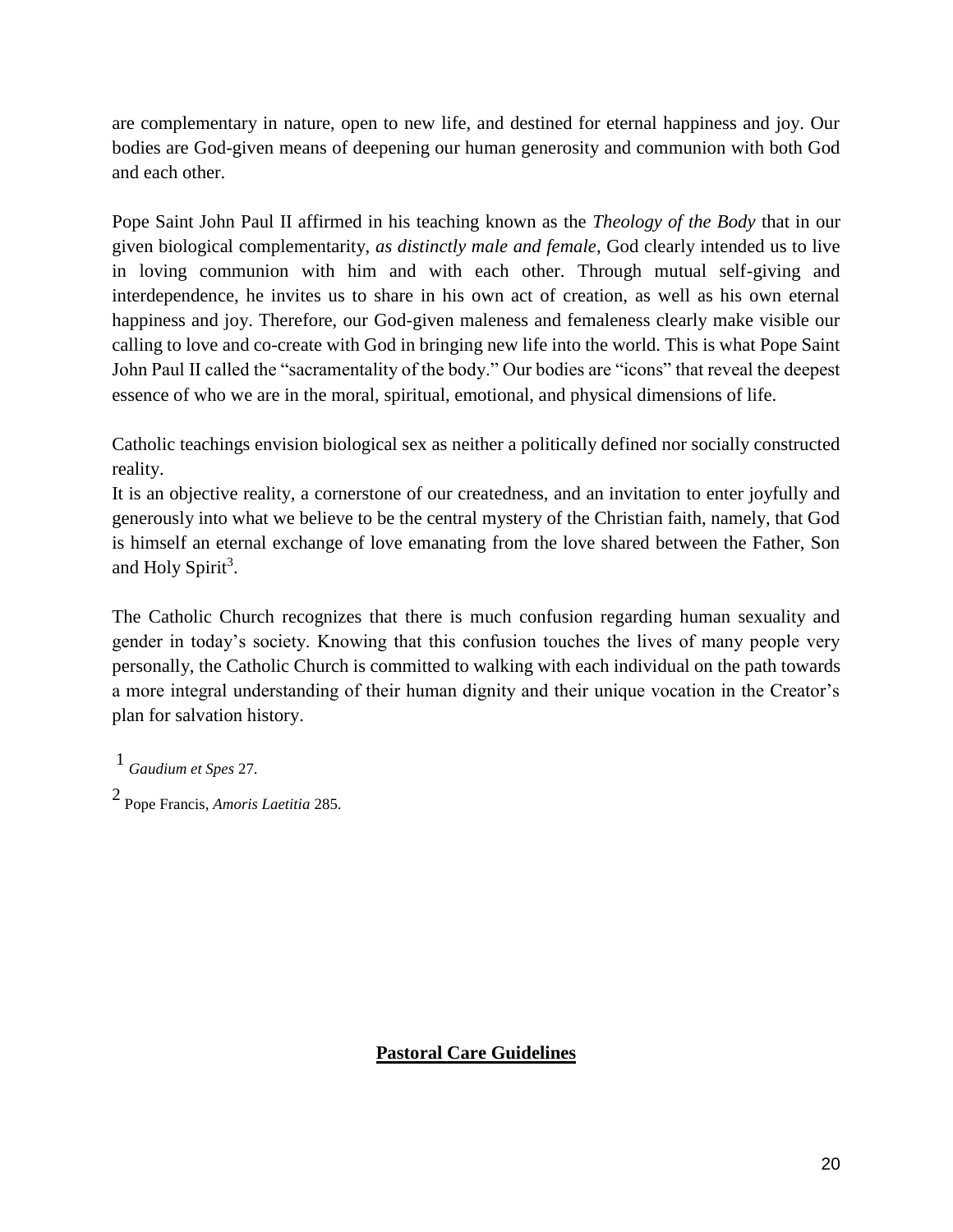Recalling that each moment when a person or persons come to the Church—regardless of reason is an opportunity to provide pastoral care and to evangelize, an opportunity to introduce (or reintroduce) them to Jesus Christ, who is the way, the truth, and the life, these following general guidelines have been developed as a means to help us assist others with their needs and concerns.

These guidelines are general insofar as it can apply to many different people and scenarios. Because of this generality, it would be impractical to provide a specific answer for each and every pastoral possibility or variation. The guideline includes suggestions and reminders on how to approach a situation when presented by a person who is actively engaging or pursuing a lifestyle contrary to Catholic teaching. Examples of this include, but are not limited to: those engaging in a sexual relationship that is not in harmony with the teachings of the Church (same sex relationships; marriages that cannot be recognized by the Church; non-marital heterosexual relationships, such as premarital and extramarital cohabitation; and those persons desiring to be identified in a manner inconsistent with their biological sex).

1. Welcome and thank the individual(s) for expressing an interest in the Church and her apostolates.

- 2. Ascertain what the person(s) is(are) seeking:
- i. Reception of a sacrament
- ii. Use or rental of parish or school property
- iii. Admission to school, religious education program, or parish/institution-related activity.
- iv. Involvement in parish ministry

3. Ask for other pertinent details regarding what it is the person(s) is(are) asking, for example:

- i. Are you a member of the parish; do you have children in the school?
- ii. Where is the wedding being held? What are the names of the parties to be married?
- iii. Who is celebrating the anniversary? Are they Catholic; were they married in the Church?
- iv. Who are the parents/guardians of the child?
- v. What charity or for what purpose are you raising funds?

4. If something in the answer given or conversation suggests the person(s) is(are) not pursuing a lifestyle that is in accord with Church teaching, the matter should be referred to the pastor or pastoral leader.

5. The pastor or pastoral leader should meet with the person(s), listen to the person(s)'s story, and discover where the person(s) is(are) spiritually at the moment. With all pastoral charity, inquire if the person(s) is(are) living in a manner consistent with the teachings of the Church. Then, invite the person(s) into a deeper life in Christ. This moment becomes the opportunity to ask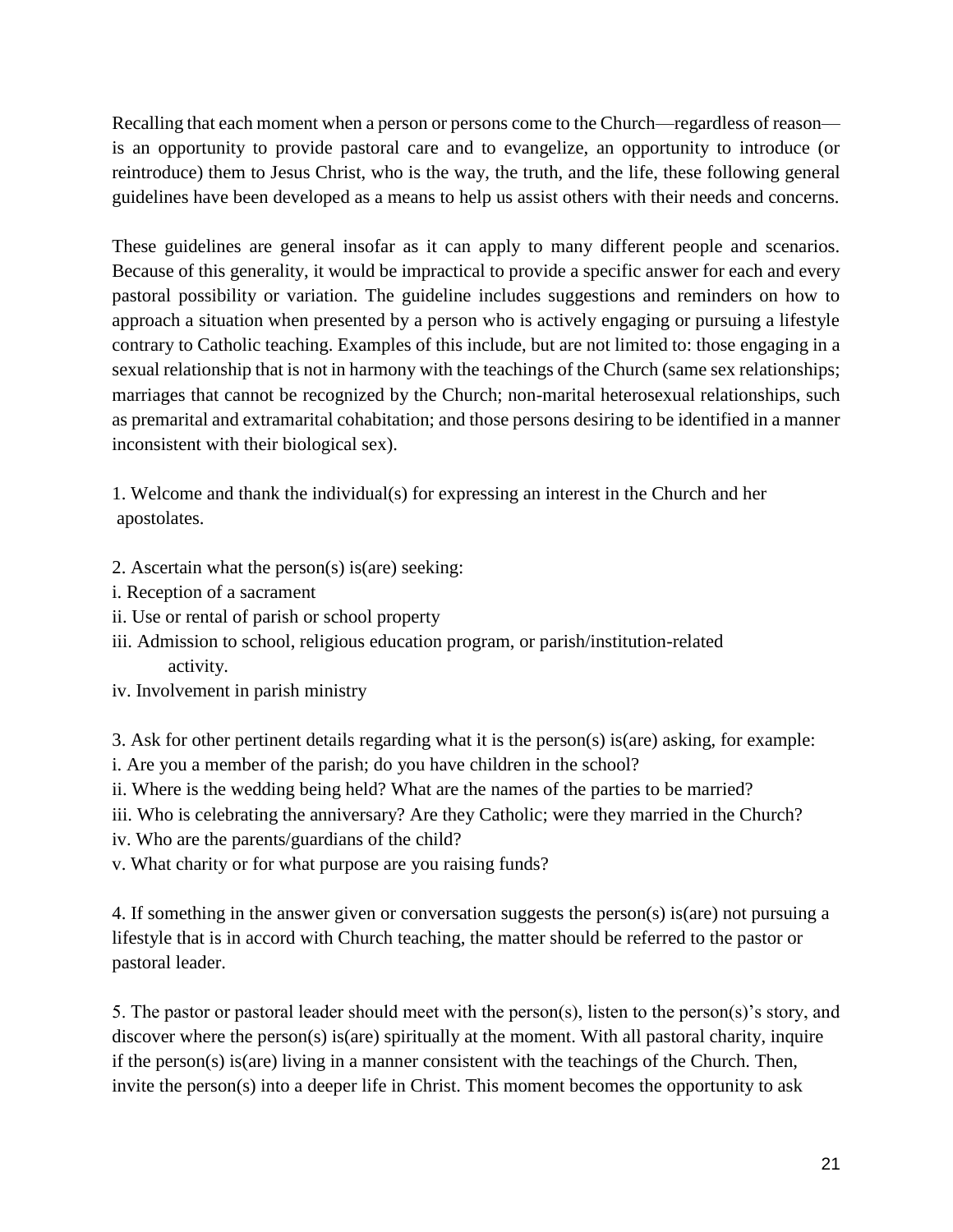how the Church can possibly help. Perhaps this would include assistance with the convalidation or sanation of a marriage or inviting them to celebrate their wedding in the Church (or even to be prepared and celebrate the marriage with a dispensation from the canonical form of marriage). Perhaps this would include (re)introducing the person(s) to the Courage apostolate. In all situations, this is an opportunity to present, in a clear and pastoral fashion, the teachings of the Church (see Catechesis on Human Dignity and Gender-Related Matters), to evangelize, and to encourage all persons we encounter.

6. The catechetical exhibit then logically leads to sharing the policy statement of the diocese. Perhaps, from the pastoral discussion, the pastor or pastoral leader may determine that the Church is able to assist in and perhaps fulfill the person(s) request of the Church. If the Church is not able to assist, she has provided the opportunity for the person(s) to meet a caring person from the Church who has taken an interest in the person(s), has helped the person(s) to understand Catholic teaching, and has invited the person(s) into a deeper relationship with Jesus Christ, to share in his truth and in the life of the Church.

7. At the end of the encounter, the person(s) should be both invited into the life and truth of Christ and his Church, and thanked for their understanding.

8. If the pastor, pastoral leader or school administrator requires assistance or guidance beyond what is provided in this document, please contact the Office of Marriage and Family Life in the Diocese of Toledo.

#### **Handbook Acknowledgement Page**

I have received a copy of Saints Peter & Paul School Handbook. I acknowledge that I have read and reviewed the Handbook. I understand the policies and procedures of the Handbook, and I agree